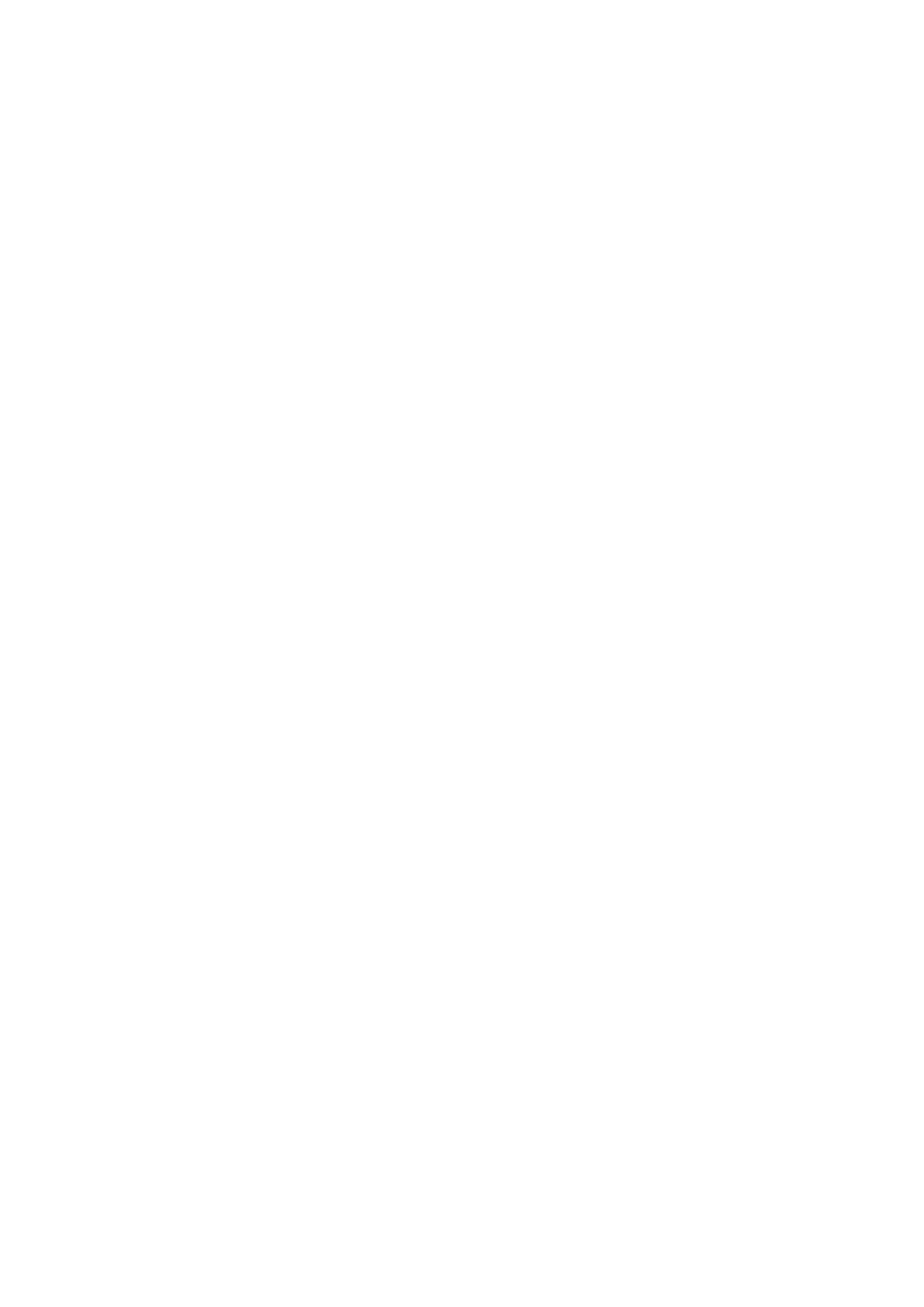# Acta Marisiensis - Seria Medica

Volume 66 | Supplement 2 | 2020

# CORDX MASTERCLASS 2020

21st-23rd February 2020 Târgu Mureș, Romania

# **BOOK OF ABSTRACTS**

Disclaimer

The professional and the grammatical quality of the abstracts is the author's responsibility. Contributions have been editorially modified. Text has not undergone proofreading.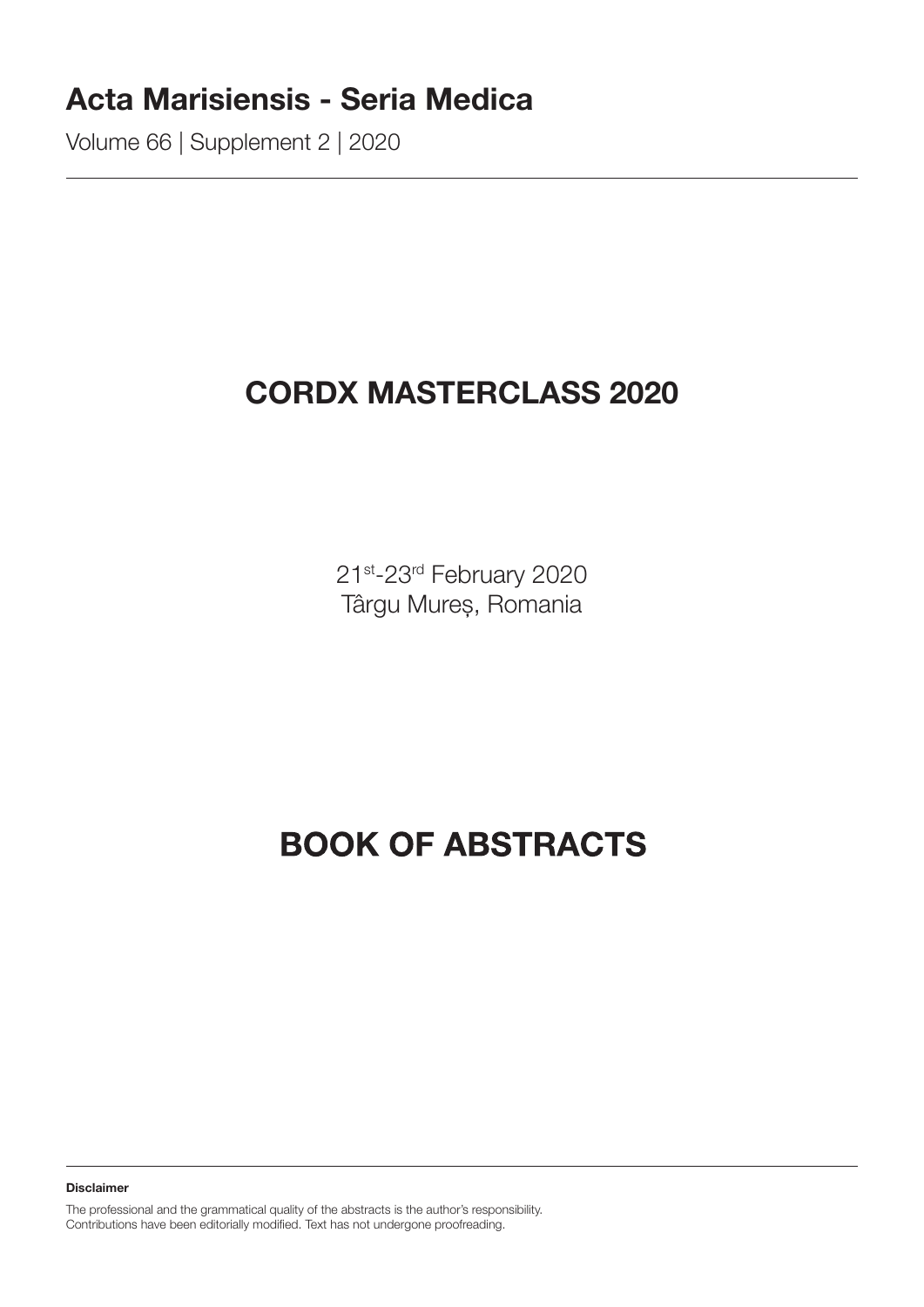# Acta Marisiensis - Seria Medica

Editor-in-Chief Professor Sanda-Maria Copotoiu *George Emil Palade University of Medicine, Pharmacy, Science, and Technology of Targu Mures*

#### Managing Editor

Associate Professor Adrian Man *George Emil Palade University of Medicine, Pharmacy, Science, and Technology of Targu Mures*

#### Assistant Editors

Lecturer Andrei-Șerban Gâz-Florea *George Emil Palade University of Medicine, Pharmacy, Science, and Technology of Targu Mures*

Lecturer Anca Mare *George Emil Palade University of Medicine, Pharmacy, Science, and Technology of Targu Mures*

Editorial Secretaria Assistant prof. Cristina Ciurea

*George Emil Palade University of Medicine, Pharmacy, Science, and Technology of Targu Mures* 

#### Technical Editor

Associate Professor Valentin Nădășan *George Emil Palade University of Medicine, Pharmacy, Science, and Technology of Targu Mures*

#### Associate Editors

Professor Leonard Azamfirei *George Emil Palade University of Medicine, Pharmacy, Science, and Technology of Targu Mures*

Professor Vladimir Bacârea *George Emil Palade University of Medicine, Pharmacy, Science, and Technology of Targu Mures*

Professor György Benedek *University of Szeged, Faculty of Medicine, Hungary*

Professor Imre Benedek *George Emil Palade University of Medicine, Pharmacy, Science, and Technology of Targu Mures*

Professor Angela Borda *George Emil Palade University of Medicine, Pharmacy, Science, and Technology of Targu Mures*

Professor Klara Brânzaniuc *George Emil Palade University of Medicine, Pharmacy, Science, and Technology of Targu Mures* Professor Constantin Copotoiu *George Emil Palade University of Medicine, Pharmacy, Science, and Technology of Targu Mures* Professor Ovidiu Cotoi

*George Emil Palade University of Medicine, Pharmacy, Science, and Technology of Targu Mures*

Professor Carol Csedő *George Emil Palade University of Medicine, Pharmacy, Science, and Technology of Targu Mures*

Professor Dan Dobreanu *George Emil Palade University of Medicine, Pharmacy, Science, and Technology of Targu Mures* Professor Minodora Dobreanu *George Emil Palade University of Medicine, Pharmacy, Science, and Technology of Targu Mures*

Professor Daniela Dobru

*George Emil Palade University of Medicine, Pharmacy, Science, and Technology of Targu Mures* Professor Tiberiu Ezri

*Wolfson Medical Center, Holon, Affiliated to Tel Aviv University, Israel* Professor István Édes

*University of Debrecen, Hungary* Professor Dietmar Glogar

*Medical University of Vienna, Austria* Professor Gabriel M. Gurman

*Ben Gurion University of Negev, Faculty of Health Sciences Beer Sheva, Israel*

Professor Simona Gurzu *George Emil Palade University of Medicine, Pharmacy, Science, and Technology of Targu Mures*

#### Professor Silvia Imre *George Emil Palade University of Medicine, Pharmacy,*

*Science, and Technology of Targu Mures* Professor Miklós Kásler

*National Institute of Oncology, Budapest, Hungary* Professor Marius Mărușteri

*George Emil Palade University of Medicine, Pharmacy, Science, and Technology of Targu Mures*

Associate Professor Monica Monea Pop *George Emil Palade University of Medicine, Pharmacy, Science, and Technology of Targu Mures*

Professor Daniela Lucia Muntean *George Emil Palade University of Medicine, Pharmacy, Science, and Technology of Targu Mures*

*Acta Marisiensis* - Seria Medica (ISSN 2668-7755) is the official publication of the George Emil Palade University of Medicine, Pharmacy, Science, and Technology of Targu Mures, being published by University Press, Targu Mures.

The journal publishes high-quality articles on various subjects related to research and medical practice from the all the medical and pharmaceutical fields, ranging from basic to clinical research and corresponding to different article types such as: reviews, original articles, case reports, case series, letter to editor or brief reports. The journal also publishes short information or editorial notes in relation to different aspects of the medical and academic life.

#### Information for contributors

Manuscripts must be submitted via editorial manager system, available online at www.editorialmanager.com/amma

#### **Correspondence**

All correspondence should be addressed to the Editorial Office: Acta Medica Marisiensis George Emil Palade University of Medicine, Pharmacy, Science, and Technology of Targu Mures 38, Gh. Marinescu St, 540139 Tîrgu Mureș, Romania

Managing Editor Associate Professor Adrian Man

or sent by e-mail to ammjournal@umfst.ro

#### Copyright statement

Under the Creative Commons Attribution-NonCommercial-NoDerivs license, the author(s) and users are free to share (copy, distribute and transmit the contribution) under the following conditions: 1. they must attribute the contribution in the manner specified by the author or licensor, 2. they may not use this contribution for commercial purposes, 3. they may not alter, transform, or build upon this work.

Professor Örs Nagy

*George Emil Palade University of Medicine, Pharmacy, Science, and Technology of Targu Mures*

Professor Aurel Nireștean *George Emil Palade University of Medicine, Pharmacy, Science, and Technology of Targu Mures*

Professor Francisco Nogales *University of Granada, Faculty of Medicine, Spain* Professor Sorin Popșor *George Emil Palade University of Medicine, Pharmacy,* 

*Science, and Technology of Targu Mures* Professor Lucian Pușcașiu

*George Emil Palade University of Medicine, Pharmacy, Science, and Technology of Targu Mures*

Professor Rosa Marin Saez *University of Valencia, Spain*

Professor Ario Santini *University of Edinburgh, Scotland, UK*

Professor Toru Schimizu *Institute of Multidisciplinary Research for Advanced Materials, Sendai, Japan*

Professor Francisc Schneider *University of Medicine and Pharmacy Timișoara*

Professor Dan Teodor Simionescu *Clemson University, Department of Bionengineering, Clemson, USA*

Professor Emese Sipos *George Emil Palade University of Medicine, Pharmacy, Science, and Technology of Targu Mures*

Associate Professor Mircea Suciu *George Emil Palade University of Medicine, Pharmacy, Science, and Technology of Targu Mures*

Professor Béla Szabó *George Emil Palade University of Medicine, Pharmacy,* 

Professor Zoltán Szentirmay

*George Emil Palade University of Medicine, Pharmacy, Science, and Technology of Targu Mures*

Professor Peter Szmuk *University of Texas Southwestern Medical Center, Dallas, USA*

*George Emil Palade University of Medicine, Pharmacy, Science, and Technology of Targu Mures*

#### Acta Marisiensis - Seria Medica is indexed in the following international databases:

· Celdes

· CNKI Scholar

- · CNPIEC
- 
- · EBSCO Discovery Service (since 01 July 2010, first indexed number - no.4/2010) · Google Scholar
- · J-Gate
- · Primo Central (ExLibris)
- · ReadCube
- · Summon (Serials Solutions/ProQuest)
- · TDOne (TDNet)
- · WorldCat (OCLC)

#### DTP and Website Management Editura Prisma

#### Disclaimer

The views expressed in this journal represent those of the authors or advertisers only. In no way can they be construed necessarily to reflect the view of either the Editors or the Publishers.

*Science, and Technology of Targu Mures*

*National Institute of Oncology, Budapest, Hungary* Professor Tibor Szilágy

Professor Camil E. Vari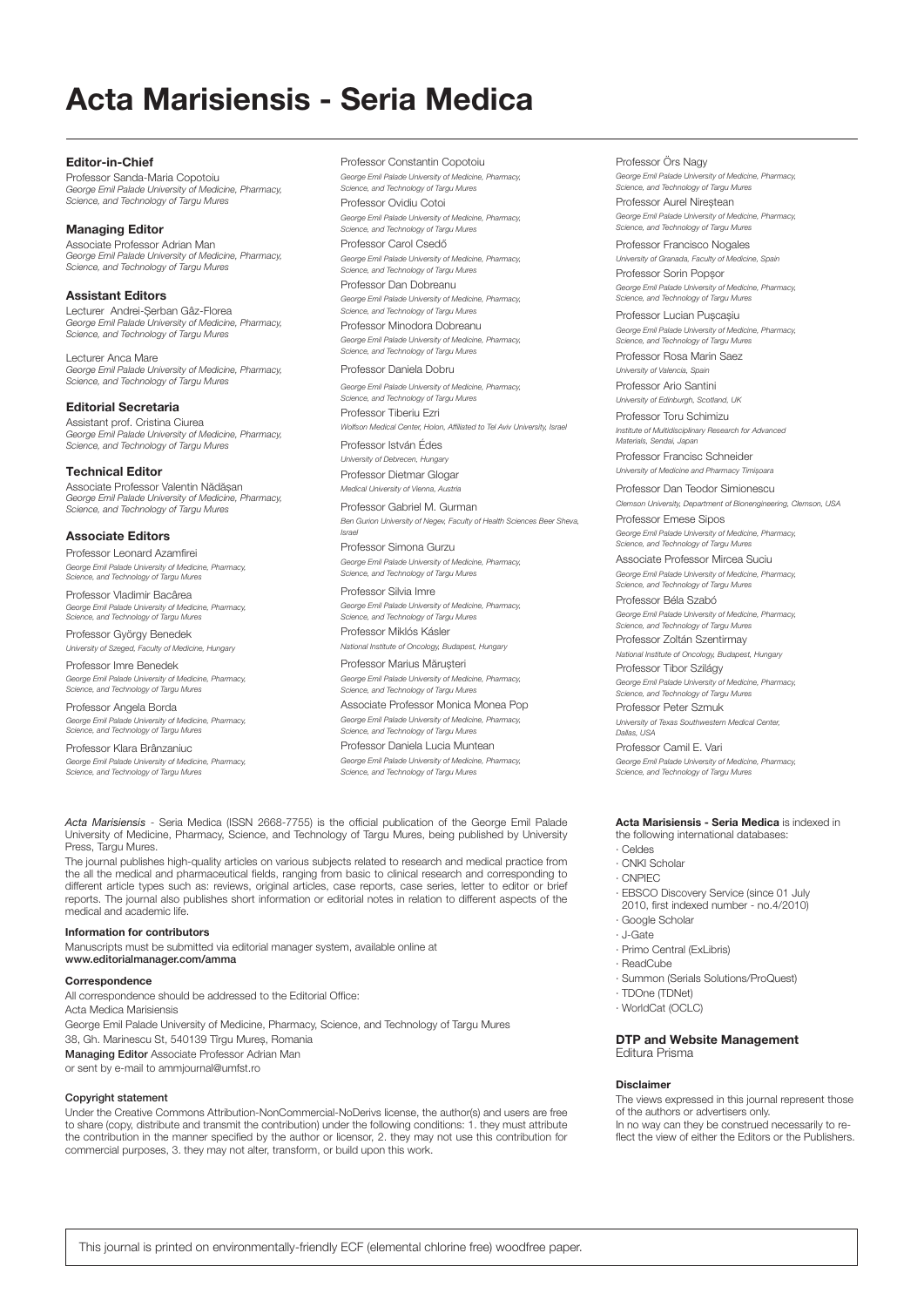# **CordX Masterclass 2020**

21st-23rd February 2020 - Târgu Mureș, Romania

The Society for Innovation, Development and Medical Education – SideMED George Emil Palade University of Medicine, Pharmacy, Science, and Technology of Targu Mures, Romania

# **Organizing Committee**

Dr. Eduard Costin Argatu Dr. Patricia Carmen Chișcariu Dr. Elena Vasiliu Gabriel Eltes Alexandra Ioana Luca Nicolae Lazăr Ionela Bodiu Tudor Buta Mara Ilovan Petru Mesaroș Andreea Manu Assoc. Prof. Dr. Adrian Man Assoc. Prof. Dr. Valentin Nădășan

# **Scientific Committee**

Dr. Eduard Costin Argatu Dr. Patricia Carmen Chișcariu

# Peer-Reviewers

Lect. Dr. Marius Harpa Lect. Dr. Ioana Șuș Assoc. Prof. Dr. Ioan Țilea Assoc. Prof. Dr. Amalia Făgărășan Lect. Dr. Adrian Mureșan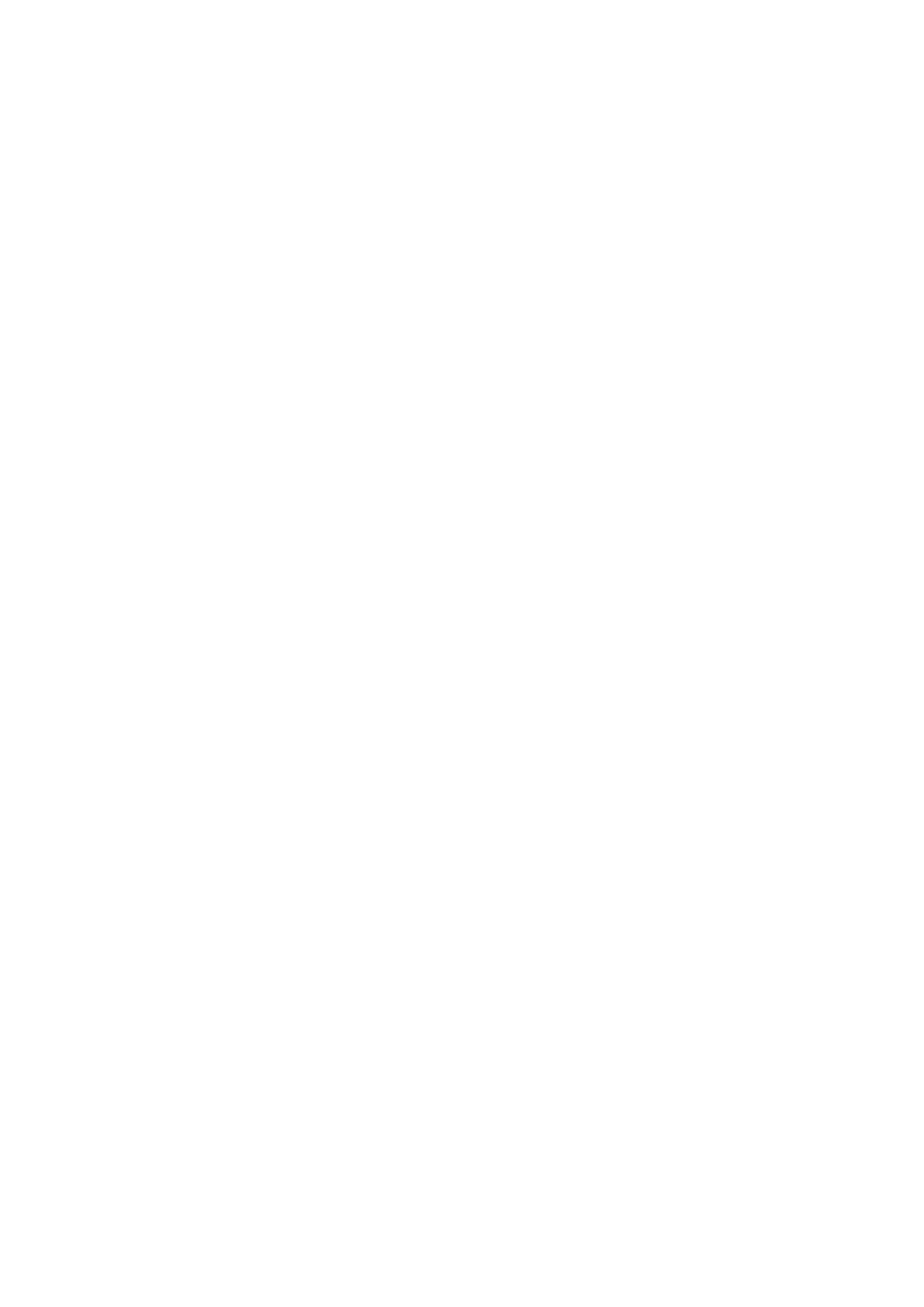# <span id="page-6-0"></span>EARLY DIFFERENTIAL DIAGNOSIS BETWEEN TAKOTSUBO CARDIOPATHY AND EVOLVING MYOCARDIAL INFARCTION. MANAGEMENT AND KEY SIGNS - CASE REPORT

#### Marina-Raluca Baciu<sup>1</sup>, Elena Cozmescu<sup>1</sup>, Iulia Grancea<sup>1</sup>

1. George Emil Palade University of Medicine, Pharmacy, Science, and Technology of Targu Mures

Background: Takotsubo Cardiomyopathy (TMC) is a hypokinetic left ventricular pathology, occuring mostly in menopausal women, after a high stress factor. Recent studies have demythied the belief that TMC is only benign and transient, correlating its pathophysiology with low estrogen levels, sympathetic hyperfunction, vasospasm and other mechanisms. Being a rare clinical entity, it can mask its etiology during the diagnosis of a patient with similar symptomatology as a myocardial infarction.

Objective: Our purpose was to highlight the importance of differential diagnosis, in order to avoid complications in cases like this one. Misdiagnosing patients with cardio-ischemic pathologies can have high-risk consequences.

Material and methods: A female patient, 70 years old, chronic smoker, known with grade III of arterial hypertension, was admitted at the Emergency County Hospital of Targu Mures, from another hospital, with a clinical picture of an anterior myocardial infarction, five days after its onset. The patient was asymptomatic and the EKG had a stationary aspect (elevated ST segment with negative T waves). Echocardiography showed a ventricular aneurysm, and confirmed the existence of an intracardiac thrombus, along with an ejection fraction of 35%. The paraclinic investigations were similar to the case of an ischemic pathology, along with high levels of troponine.

Results: Coronarography marked the misdiagnosis, showing that the coronary arteries were intact. The diagnosis was corrected to Takotsubo Cardiomyopathy with an akinetic ventricular apex, and the patient was given long-term anticoagulant medication.

Conclusions: It is important to understand that these two pathologies are often confused and that coronarography can help with differential diagnosis. Cases like this contribute to continuous medical education.

Keywords: Takotsubo Cardiomyopathy, Coronarography, Differential Diagnosis, Misdiagnosis

#### AN UNEXPECTED CAUSE OF SYNCOPE- CASE REPORT

Sorin Nicolae Blaga<sup>1</sup>, Mara Oaida<sup>1</sup>, Simona Maria Țurcanu<sup>1</sup>, Raluca Tomoaia<sup>2</sup>, Dana Pop<sup>1,2</sup>

1. George Emil Palade University of Medicine, Pharmacy, Science, and Technology of Targu Mures

2. Cardiology Department, Cluj County Rehabilitation Hospital

Background: Atrioventricular block (AVB) is a conduction disorder which is classified in 3 types. 2:1 AVB is the most severe form of second-degree AV block, where every second p wave is blocked. It is caused by an unpredictable fail of the cells to conduct a supraventricular impulse to the ventricles.

Objective: We present the case, of an 84-year-old woman, which was admitted to the cardiology department of the Cluj County Rehabilitation Hospital for dyspnea on mild effort, which also appeared at rest and with a syncope produced one week before. The personal history of the patient revealed third degree hypertension, which was treated with losartan.

Material and methods: ECG performed on admission identified a 2:1 AVB. On auscultation, a 2/6 systolic murmur without irradiation was detected at the level of the aortic point. Thus, an associated aortic stenosis was suspected. Echocardiography revealed intermittent obstruction due to a septal bulge, with a gradient of 43 mmHg at rest and of 96 mmHg at Valsalva maneuver. There was also an associated mild pulmonary hypertension (pulmonary artery systolic pressure of 40 mmHg). The management of this patient included a dual chamber pacemaker implantation for the AVB, which has also been proven to reduce the gradients in the left ventricular outflow tract. The patient remained mildly symptomatic the following days. For further reduction of the ventricular obstruction, we associated a beta-blocker (metoprolol) combined with adequate hydration.

Results: On 1-month follow-up, the patient was asymptomatic at rest. Echocardiography showed no gradient at rest and a reduction of the pulmonary hypertension (PASP=31 mmHg).

Conclusions: The particularity of the case consists in the initially presumed etiology of syncope was the AVB. The incomplete resolution of the symptoms until complete treatment for LVOT obstruction was administered suggested the both mechanisms were involved (obstruction and AVB).

Keywords: AV block, hypertension, intraventricular obstruction, septal bulge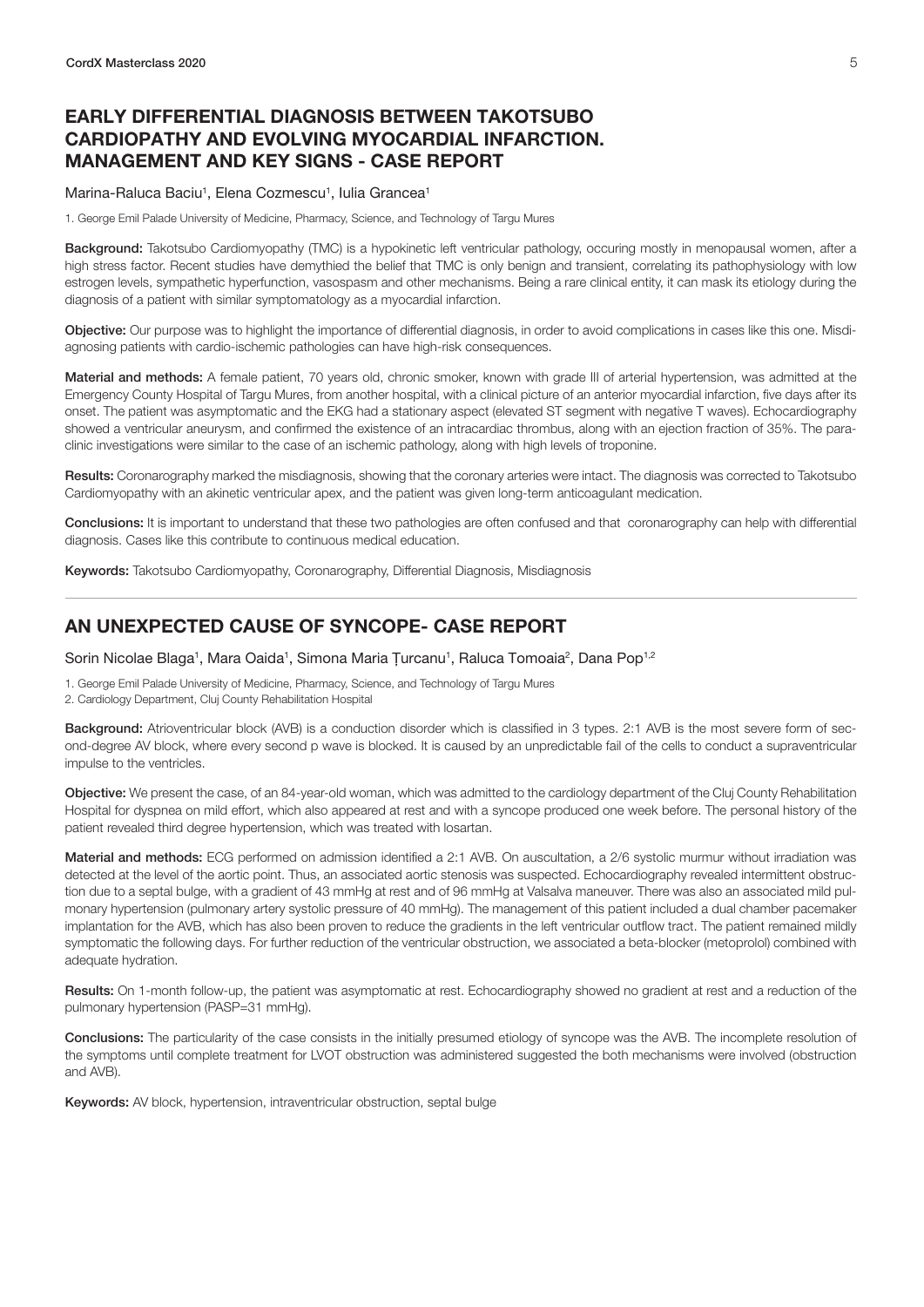# <span id="page-7-0"></span>DECOMPENSATED HEART FAILURE WITH PRESERVED EJECTION FRACTION – THE CONSEQUENCE OF A DISGUISED AGENT

#### Elvira-Ioana Buda<sup>1</sup>, Ionela Movileanu<sup>2</sup>, Miruna Pepa<sup>2</sup>, Ana Elena Cadar<sup>1</sup>, Corina Ureche<sup>3</sup>

1. George Emil Palade University of Medicine, Pharmacy, Science, and Technology of Targu Mures

- 2. The Emergency Institute for Cardiovascular Disease and Heart Transplant of Targu Mures
- 3. Targu Mures County Emergency Clinical Hospital

Background: Heart failure with preserved ejection fraction (HFpEF) remains one of the leading causes of cardiovascular death. When compared to heart failure with reduced ejaction fraction, no treatment revealed reduced morbidity and mortality.

Objective: To discuss the importance of diagnosing the determinants of cardiac decompensation even when there is no relevant clinical picture.

Material and methods: We report a case of an 81-year-old female admitted to the hospital with the following symptoms and signs: fatigue and a noticeable limitation of physical activity for the last two weeks, nocturnal dyspnea and generalized edema without cough or fever. The past medical history includes hypertension, chronic heart failure (NYHA III) secondary to cardiomyopathy due to combined mitral and tricuspid (severe) regurgitation and permanent atrial fibrillation. At the physical examination, jugular vein distension was observed along with bilateral basal abolished vesicular murmur and diffuse sibilant crackles. The laboratory panel revealed leukocytosis absence and a NT-pro-BNP of 1100pg/ml with normal renal and liver function. Echocardiography pointed out the documented valvulopathies, a dilated left atrium and a preserved ejection fraction. Thereby cumulating with the result of the radiological investigations the diagnosis of right perihilar pneumonia was established.

Results: The clinical findings suggested acute decompensated heart failure in spite of the NT-proBNP and the preserved EF. The diagnosis was established based on the auscultation and chest X-ray despite to absence of boold markers. Considering the atypical clinical presentation, underdiagnosis of pneumonia occures in eldery patients. Knowing the triggering factors of heart failure exacerbations, the case was managed as an acute decompensated HFpEFdue to pulmonary infection.

Keywords: Heart failure, ejection fraction, pneumonia

# HOW TO FIGHT A SUDDEN KILLER?

#### Ana-Elena Cadar<sup>1</sup>, Elvira-Ioana Buda<sup>1</sup>, Radu-Dorin Onicas<sup>2</sup>

1. George Emil Palade University of Medicine, Pharmacy, Science, and Technology of Targu Mures

2. Dr. Constantin Opris Baia Mare County Emergency Hospital

Background: Aortic Dissection is a rare pathology, which is often misdiagnosed and because of this there is a high mortality rate. The lesion starts by damaging the intima and creating something known as 'false lumen'. This process can result in an aortic rupture or in ischemia of different organs, because of the low blood flow.

Objective: The purpose of this paper is to point out how easily this patology can be mistaken and how important it is to be diagnosed at its early stages.

Material and methods: In this paper, it is presented a 64 years old man, who shows up at the emergency room, presenting anterior thoracic pain, syncope at home, paraesthesia of the lower limb, all appeared after a medium effort. At first consultation, he is self-conscious, but a bit pale, anxious and with a swollen right lower limb, with absent femoral pulse and violent pain. Suspecting deep venous thrombosis, the investigation starts with a Doppler ultrasound exam, which invalidates this assumption. The laboratory investigation only shows a high blood urea and creatinine level. At the second clinical evaluation, the subject accuses another thoracic pain, of an intensity of 2 out of 10 and pain of the right lower limb. Now, it can be easily recognized the leg's ischemia and after a new Doppler exam, the doctors detect an aortic dissection, which is confirmed by a computed tomography.

Results: The subject undergoes an emergency surgery, in which his ascending aorta is replaced with a number 36 Dacron prosthesis.

Conclusions: A clinical revaluation, a good differential diagnosis and a Doppler exam can save the life of anyone who is threaten by a sudden killer.

Keywords: aortic dissection, Doppler, differential diagnosis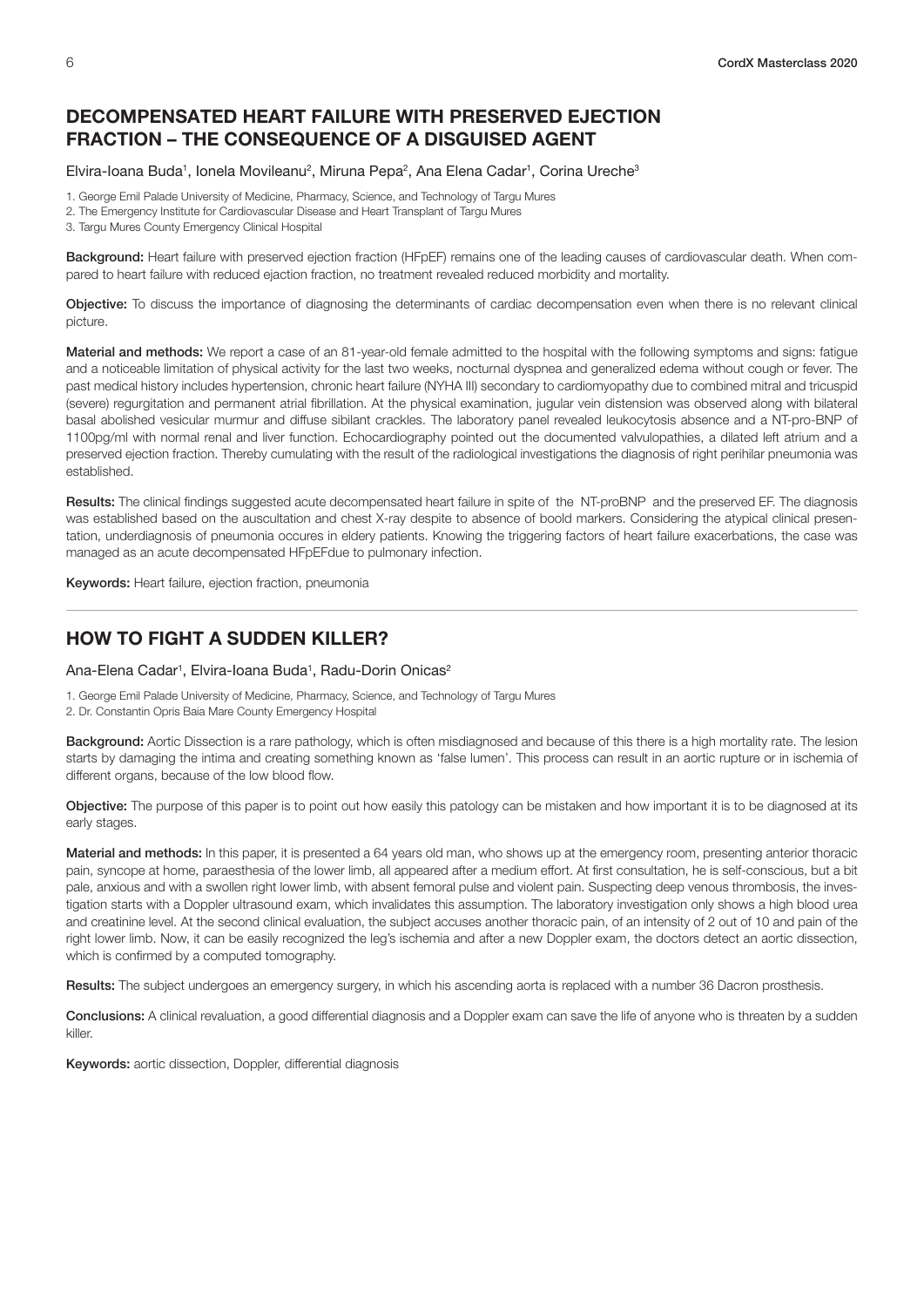# <span id="page-8-0"></span>THE QUALITY OF ONLINE INFORMATION ABOUT HEART ATTACK ON THE ROMANIAN AND ENGLISH LANGUAGE WEBSITES

#### lulia Veronica Coman<sup>1</sup>, Cristina Șulea<sup>1</sup>, Tatiana Ursachi<sup>1</sup>, Konrád Ottó Kiss<sup>1</sup>, Valentin Nădășan<sup>1</sup>

1. George Emil Palade University of Medicine, Pharmacy, Science, and Technology of Targu Mures

Background: The quality of the online health-related information matters because a large number of patients with chronic diseases, including acute coronary syndromes, use the internet to obtain information but only a minority of them discuss the matter with their doctors. The validity of online information about these prevalent conditions remains unknown in most languages.

Objectives: The study aimed to assess the completeness and the accuracy of the online information about heart attack on the Romanian and English language websites addressing the general population.

Material and methods: The sample included 25 Romanian and 25 English websites selected from the Google results pages based on a set of inclusion/exclusion criteria. The quality benchmark was developed from the evidence-based literature with the contribution of two cardiologists. The completeness and accuracy of each website were rated by two independent evaluators and reported on a scale ranging from 0 to 10. Scores were compared using the t-test or Mann-Whitney test. Alpha was set at 0.05.

Results: The mean completeness score was 3.7 for the Romanian website and 6.6 for the English websites (p<0.0001). The mean accuracy score was 6.1 for the Romanian websites and 6.8 for the English websites (p=0.1690). None of the 25 Romanian websites had both completeness and accuracy scores above 7.5. On the other hand, 4 English language websites had both quality scores above 7.5: Mayo Clinic Health System's website, US (www.mayoclinic.org); National Health Service's website, UK (www.nhs.uk); National Heart, Lung, and Blood Institute's website, US; (www.nhlbi.nih.gov); and United States National Library of Medicine's health education website (medlineplus.gov).

Conclusions: Overall, the quality of online information about heart attack was moderate. Although the English sources were slightly superior regarding completeness, only a few websites had both quality indicators in the highest interval.

Keywords: heart attack, internet, consumer health informatics, health-related information, health education

#### THE IMPORTANCE OF CT IN EVALUATION THE CORONARY FISTULAS

Marius-Catalin Cosma<sup>1</sup>, Theodora Benedek<sup>2</sup>, Andreea-Georgiana Nan<sup>1</sup>, Anda-Nicoleta Nan<sup>1</sup>, Rares Munteanu<sup>1</sup>

- 1. George Emil Palade University of Medicine, Pharmacy, Science, and Technology of Targu Mures
- 2. Center of Advanced Research in Multimodality Cardiac Imaging, Cardio Med Medical Center, Tiargu Mures, Romania

Background: Coronary artery fistulas represent an abnormal communication between the main supplying arteries of the heart and other vascular structures, bypassing the capillary network. CAFs are rare conditions and mostly asymptomatic but it can modify the hemodynamic parameters, when they are no longer silent.

Objective: The aim of this paper is to present the case of a 59-year-old male known as a patient with high blood pressure, previous stroke, chronic coronary syndrome manifested as stable angina, and a history of atrial fibrillation, presented in emergency conditions with acute chest pain and shortness of breath, with onset 2 days prior.

Material and Method: The clinical examination showed no signs of vitals instability. The electrocardiography revealed sinus rhythm, with right bundle branch block and left anterior fascicular block. Cardiac ultrasound examination revealed depressed LV systolic function with a 45% LVEF. The coronary CT angiography examination detected non-significant coronary atherosclerosis in the LAD artery, with a myocardial bridge in its proximal segment, and interestingly, two extra-anatomical fistulas: a coronary-pulmonary and a coronary-aortic fistula, located at the proximal segment of the LADA and RCA respectively. Coronary angiography showed a 60% atherosclerotic stenosis in the LAD.

Results: The treatment of this case consisted in percutaneous coronary drug eluting stent implantation in the proximal segment of the LAD, in order to reduce the blood flow in the fistula between the coronary artery and the aorta.

Conclusion: Most CAFs are clinically silent, but when they cause symptoms such as dyspnea, chest pain or fatigue, the fistulas are eligible to be investigated with noninvasive accurate technologies such as multi-slice computed tomography angiography or Magnetic Resonance Imaging. Therapeutic options in coronary fistulas include surgical or percutaneous closure of the vascular communication, generally indicated if the patient presents severe symptoms.

Keywords: noninvasive imaging, multi-slice CT, coronary artery fistula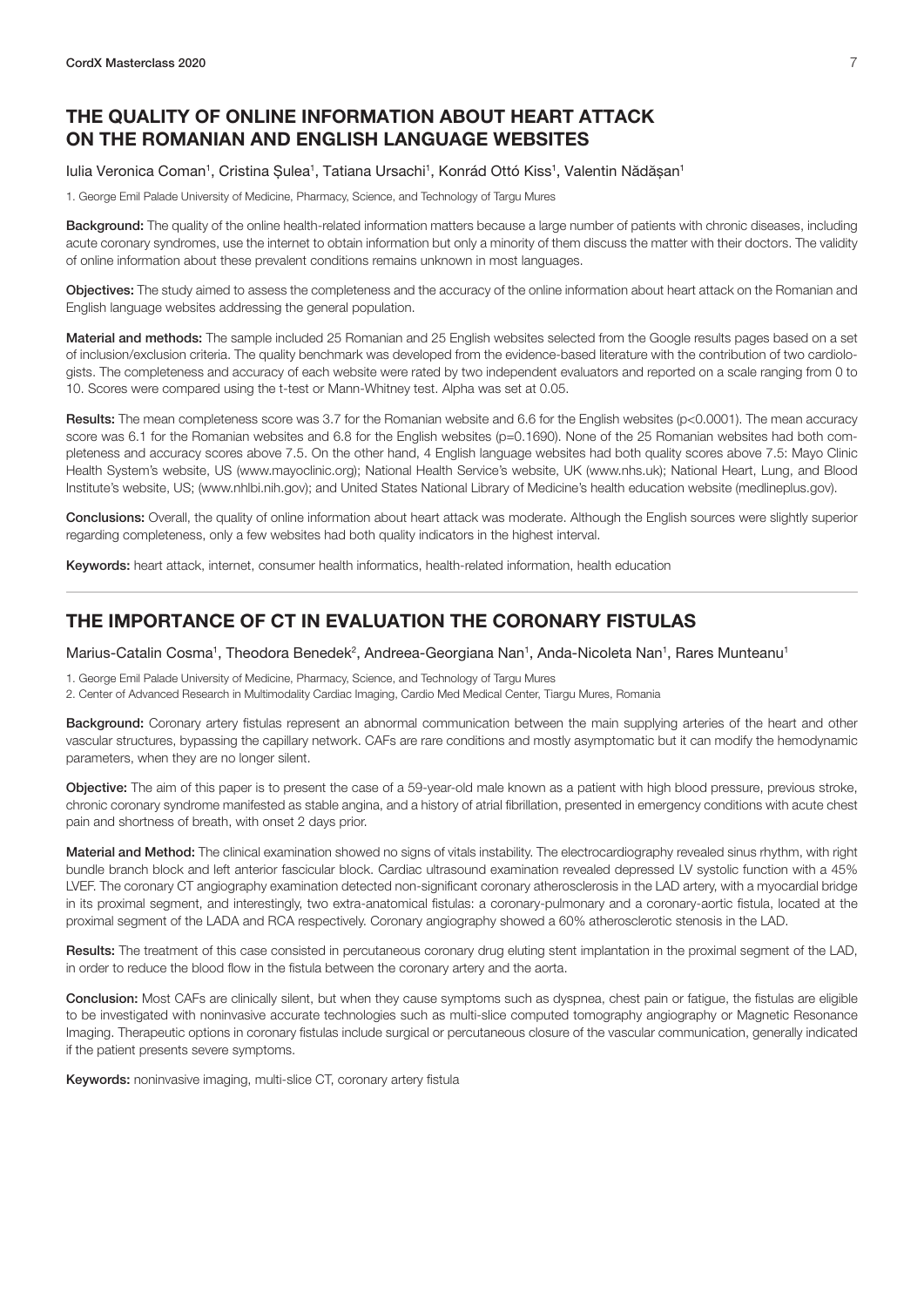## <span id="page-9-0"></span>25-YEAR-OLD PATIENT JOURNEY: FROM FLU TO DIFFERENT STAGES OF HEART FAILURE

#### Roxana-Florina Cristescu<sup>1</sup>, Antonia Criste<sup>1</sup>, Diana-Maria Coporan<sup>1</sup>, Sorin Pescariu<sup>1</sup>, Raluca Șoșdean<sup>1</sup>

1. Victor Babeș University of Medicine and Pharmacy Timișoara

Background: Heart failure (HF) is uncommon in patients under 30 years-of-age. When diagnosed, it is usually due to congenital heart disease, hereditary cardiomyopathies or myocarditis. Without proper treatment these may carry a considerable risk of refractoriness and/or sudden cardiac death (SCD).

Objective: The aim of this paper is to highlight the treatment strategies regarding dilated cardiomyopathy (DC) in a young patient, most probably secondary to myocarditis. The proper medical treatment may prevent the need of interventional or surgical procedures such as implantation of cardioverter-defibrillator (ICD) or heart transplantation.

Material and methods: A 25-year-old patient was admitted to the hospital with NYHA class IV HF symptomatology, after a history of prolonged flu. Standard investigations revealed DC with a severely reduced left ventricular ejection fraction (LVEF= 20-25%), moderate functional mitral and tricuspid regurgitations and narrow QRS complexes. Cardiac magnetic resonance revealed post-myocarditis lesions. Treatment with a beta blocker, loop diuretic, aldosterone receptor blocker and angiotensin converting enzyme inhibitor (ACEI) was initiated. The ACEI was replaced 3 months later with a combination of neprilysin inhibitor and angiotensin II receptor blocker (Sacubitril/Valsartan).

Results: With the initial treatment, LVEF improved to 25-30%. The need of an ICD for primary prevention of SCD was considered, because of the LVEF<35%. With the second treatment though, LVEF increased to 43% in 1 month and to 50-55% after 3 months, with only mild mitral and tricuspid regurgitations. HF symptoms improved to NYHA class I. No additional treatment was needed.

Conclusion: This post-myocarditis dilated cardiomyopathy in a young patient confirms that the administration of the proper medical treatment for HF can significantly improve the contractility of the myocardium, by that remitting the functional valvulopathies and decreasing the risk of SCD. The need of supplemental interventional or surgical procedures was therefore prevented.

Keywords: dilated cardiomyopathy, heart failure, neprilysin inhibitor

#### CHALLENGES IN THE TREATMENT OF ISCHEMIC CARDIOMYOPATHY AND HYPERTENSION IN MULTIPLE-DISEASED PATIENT

Renata Drăgan<sup>1</sup>, Andreea-Bianca Suciu<sup>1</sup>, Maxim Drăgan<sup>1</sup>

1. George Emil Palade University of Medicine, Pharmacy, Science, and Technology of Targu Mures

Background: Cardiovascular diseases are the most prevalent and lethal diseases worldwide. These conditions are more frequent and more damaging in elderly persons. The objective of this case report is to highlight the complexity and the difficulty in the treatment of cardiovascular dysfunctions and the comorbidities associated with them.

Objective: The assessment of the efficacy of medication in treating a typical patient with ischemic heart disease and essential hypertension combined with a complex set of comorbidities (diabetes miellitus, chronic gastritis, asthma) in order to illustrate the contrasting outcomes of the medication.

Material and methods: A 74-year-old female patient, diagnosed with ischemic heart disease and essential hypertension, congestive heart failure NYHA III, type II diabetes miellitus and chronic gastritis, was admitted with progressive exertional dyspnea, fatigue, epigastrialgia and bilateral leg edema. After she was diagnosed with the earlier diseases the patient followed treatment diligently, but her evolution progressively worsened. Electrocardiography revealed atrial fibrillation with slow rhythm and old myocardial infarction, echocardiography revealed third degree mitral valve regurgitation and third-degree tricuspid valve regurgitation, mid-range systolic insufficiency with 45% ejection fraction. Gastroscopy showed severe chronic gastritis and positive H. pylori.

Results: Patient was successfully treated and had a favorable outcome after adjustment of the medication; however, the further complications contrasted the efficiency of the treatment due to the coexistence of conflicting pathologies.

Conclusions: The success of the management of cardiovascular patient depends on the severity of the disease and the associated maladies. In this case the most effective solution is ambiguous due to the precarious and synergetic nature of the problems.

Keywords: hypertension, ischemic heart disease, congestive heart failure, chronic gastritis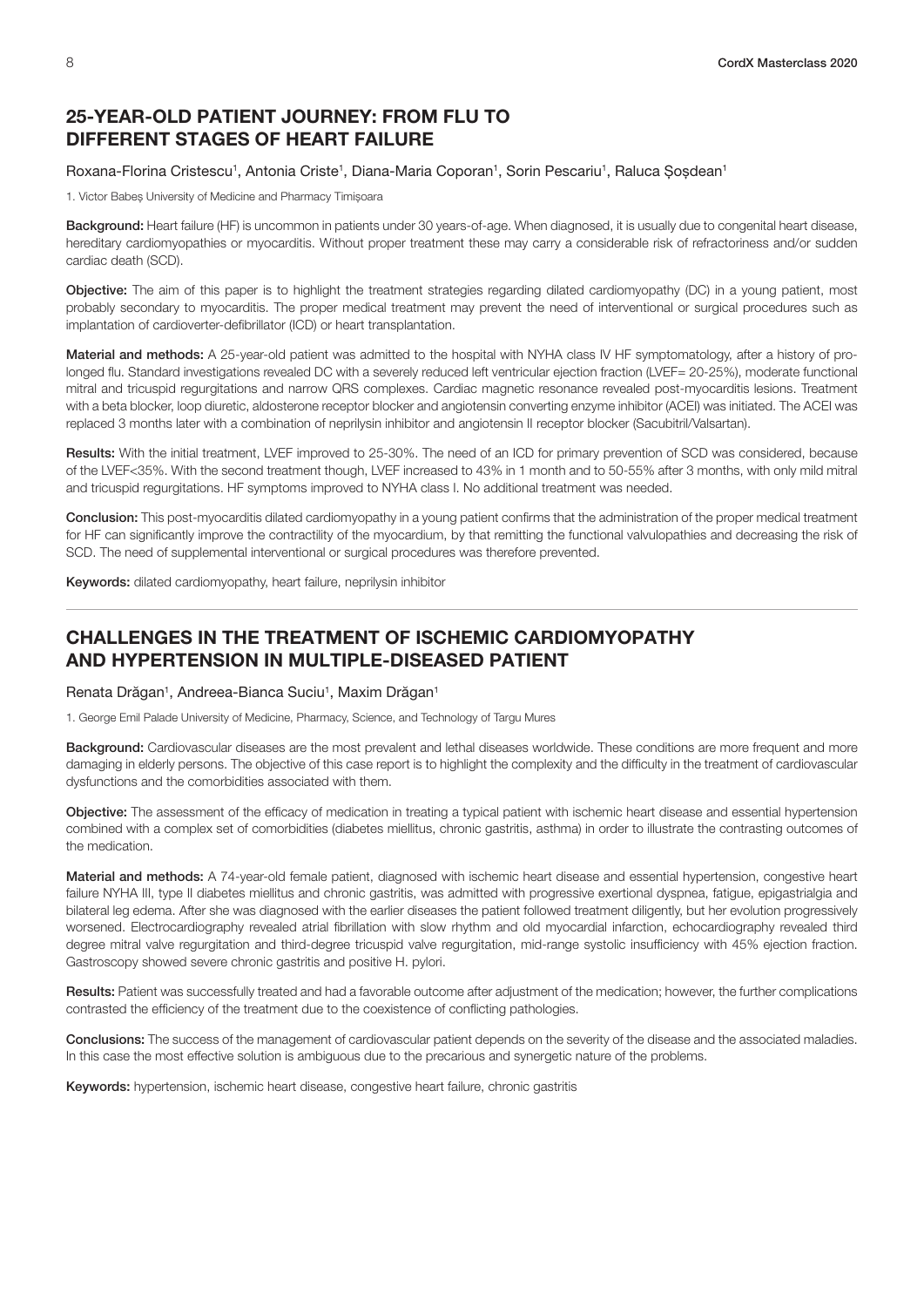# <span id="page-10-0"></span>CARDIAC ARREST DUE TO DRUG-INDUCED HYPERKALEMIA - CASE REPORT

#### Ioan-Octavian Fanea<sup>1</sup>, Anda Cerghizan<sup>1</sup>

1. George Emil Palade University of Medicine, Pharmacy, Science, and Technology of Targu Mures

Background: Drug induced hyperkalemia is a clinical condition defined by a serum potassium concentration over 5 mmol/L. It may be asymptomatic, however, eventually leading to cardiac arrest, it poses significant diagnostic and management issues.

Objective: The following paper aims to describe the dangers of improper pharmaceutical associations leading to hyperkalemia.

Material and methods: We present the case of an 83-year-old female patient known with hypertension, diabetes type 2, aortic stenosis and permanent atrial fibrillation under treatment with Diurex, Tarka, Captopril, Dabigatran and Caduet. She was brought to UPU, SCJU Tîrgu Mureș after being found in her home in cardiorespiratory arrest by asystole and resuscitated twice with success. Laboratory analysis revealed hyperkalemia (K=8.18 mmol/l), hyperglycemia with metabolic acidosis and clotting disorders (INR=3.8, aPTT=93). The cranial CT exam showed a 4 mm subacute left parietal subdural hematoma. The chest radiograph revealed pulmonary fibrosis. ECG detected an infra-hisian escape rhythm with a heart rate lower than 40beats/min.

Results: The specific treatment was initiated with external pacing and the restoration of hydroelectrolytic balance. Considering the unstable INR, the indication for anticoagulation and the subdural hematoma, LMWH were introduced into therapy. The evolution was favorable.

Conclusion: Increased awareness of drugs that can induce hyperkalemia and monitoring are essential for the prevention of the mortality related to drug-induced hyperkalemia.

Keywords: drug-induced hyperkalemia, cardiac arrest, hematoma

#### CONGENITALLY CORRECTED TRANSPOSITION OF THE GREAT ARTERIES

#### Roxana Maria Farcas<sup>1</sup>, Andra Ioana Florea<sup>1</sup>, Marian Pop<sup>1</sup>

1. George Emil Palade University of Medicine, Pharmacy, Science, and Technology of Targu Mures

Introduction: Congenitally corrected transposition of the great arteries (ccTGA) is a acyanotic cardiac malformation, characterized by atrioventricular and ventriculoarterial discordance, with an incidence of 1/33000 live births. In ccTGA, the morphological left ventricle connects to the right atrium and the pulmonary artery and the right ventricle to the left atrium and the aorta.

Objectives: We report on the imaging assessment of a young patient with ccTGA and discuss the treatment options for his particular case.

Material and methods: A 20-years-old male was admitted in the cardiovascular surgery clinic complaining of asthenia and exertional fatigue. Echocardiography showed an enlarged left atrium, a slightly enlarged (57 mm) hypokinetic systemic ventricle, with a moderate dysfunction. A 22 mm ventricular septal defect (VSD) with right-left septal flow was described. ECG gated cardiothoracic CT angiography was performed using a right-heart opacification dedicated protocol establishing the diagnosis of congenitally corrected transposition of large vessels, ventricular septal defect (20 mm), pulmonary bicuspid valve with subvalvular pulmonary stenosis. Thoracic and abdominal situs inversus were described. No signs of pulmonary hypertension were found; this presumably due to the pulmonary trunk stenosis, protecting the pulmonary circulation.

Results: The patient remained stable since diagnosis (1 year old), with excellent clinical status, with yearly follow-up expected.

Conclusion: The long term impact for the ccTGA is satisfactory, but there are still several common problems: tricuspid valve surgery may be needed due to the increased blood flow pressure; bradycardia, or heart block, will require a pacemaker implantation; a heart transplant may be considered if the muscle is to weak to pomp properly the blood. These can occur more often in the fourth and fifth decades. Patients with ccTGA require lifelong yearly follow-up in a specialized center.

Keywords: Congenitally corrected transposition of the great artery, Ventricular septal defect, Pulmonary stenosis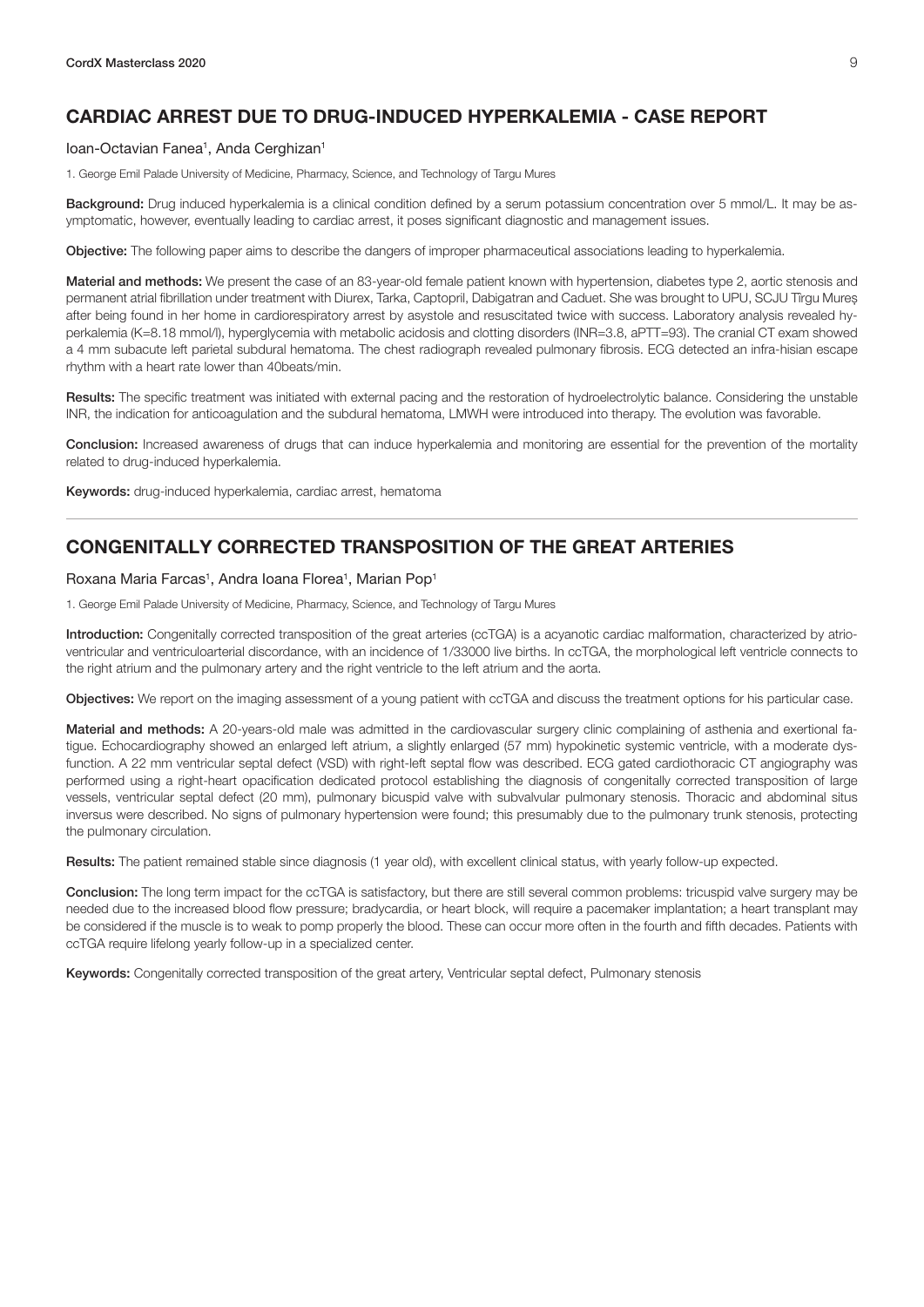# <span id="page-11-0"></span>AN AORTO-CORONARY BYPASS WITH ISOLATED AUTOLOGOUS INVERTED SAPHENOUS VENOUS GRAFT ON ANTERIOR DESCENDING ARTERY AND MARGINAL OBTUSE ARTERY, IN A CASE OF ALCAPA SYNDROME IN ADULTHOOD

#### Andra Ioana Florea<sup>1</sup>, Roxana Maria Farcas<sup>1</sup>, Denisa Maria Mateescu<sup>1</sup>, Marian Pop<sup>1</sup>

1. George Emil Palade University of Medicine, Pharmacy, Science, and Technology of Targu Mures

Background: Anomalous origin of left coronary artery from pulmonary artery (ALCAPA), also known as Bland-White-Garland syndrome, is a rare congenital cardiac malformation. It occurs in 1 in 300.000 births and accounts for 0.25-0.50% of all congenital heart malformations. If left untreated, majority of neonates (90%) die in the first year.

Objective: To assess the surgical correction strategy and pre/postoperative imaging diagnosis options in a case of adult ALCAPA patient.

Material and methods: A 45 years-old female was admitted at Cardiovascular and Transplant Emergency Institute of Târgu Mureș, complaining of retrosternal pain during mild physical activities and palpitations. Her history consists of apical myocardial infarction and dyslipidemia. Coronary computed tomographic angiography and cardiac catheterization were performed, revealing the anomalous origin of the left coronary artery from the pulmonary artery. An aorto-coronary bypass, with isolated autologous inverted saphenous venous graft on anterior descending artery and marginal obtuse artery was performed, with circulatory support to hypothermia (33°C). Calafiore was administered for cardioplegia. End to side anastomosis was performed between the marginal obtuse artery and anterior descendent artery and an inverted autologous saphenous venous graft. The aberrant coronary ostium from the pulmonary artery trunk was closed by double layer suture. Following reperfusion and reheating of the patient, the heart entered in maintained sinus rhythm.

Results: There were no complications during surgery and the evolution of the patient was favorable. On clinical follow-up, the patient was completely asymptomatic. 6 months later, a follow-up CT was performed showing excellent opacification of by-pass and branches.

Conclusions: ALCAPA is rarely found in adult patients, because few patients survive past childhood without surgical repair. Nowadays, due to early diagnosis using CT angiography, echocardiography with color flow mapping and improved surgical techniques, the prognosis for patients with Bland-White-Garland syndrome has dramatically improved.

Keywords: ALCAPA, Bland-White-Garland syndrome, cardiac malformation, saphenous graft

# A CONGENITAL LONG QT SYNDROME IN AN ATYPICAL PATIENT – A CASE REPORT

Matei lurea<sup>1</sup>, Simona-Maria Turcanu<sup>1</sup>, Emanuela-Gabriela Hategan<sup>1</sup>, Cristina Marii<sup>1</sup>

1. Iuliu Hațieganu University of Medicine and Pharmacy Cluj-Napoca<sup>1</sup>

Background: The congenital long QT syndrome is a genetic heart disease that affects the repolarization of the ventricles after a heartbeat due to a genetic disorder in the gene that encodes potassium heart channels in the heart tissue. Patients suffering from this condition are at risk for sudden death or arrhytmias.

Objective: The purpose is to present a case report of an atypical patient suffering from congenital Long QT syndrome.

Material and Method: A 51-year-old female patient presented to the Emergency Department in an altered state following 7 days of antibiotics treatment for a systemic infection, affirmatively with no significant improvements. Shortly after being seen by a doctor in the ED, the patient became unconscious an resuscitation was needed. During the same night, the patient went through several episodes of ventricular tachycardia end even developed torsades de points. All the electrocardiograms displayed a QTc value of more than 480 ms.

Results: As the Cath lab results later revealed no pathological abnormalities, a genetic disorder was considered, especially as the family history included unexpected deaths at relatively young ages. The Schwartz score was set to be bigger than 4 so a form of congenital long QT syndrome was considered. Genetic tests were ordered which later revealed an abnormality in the KCNQ1 gene that encodes a potassium rectifier channel, which led to the final diagnosis.

Conclusions: Although in most of the cases, patients suffering from Congenital Long QT syndrome develop symptoms until they reach their fourth decade of their life, this condition can manifest much later, especially if it is triggered by certain medication.

Keywords: Congenital long QT syndrome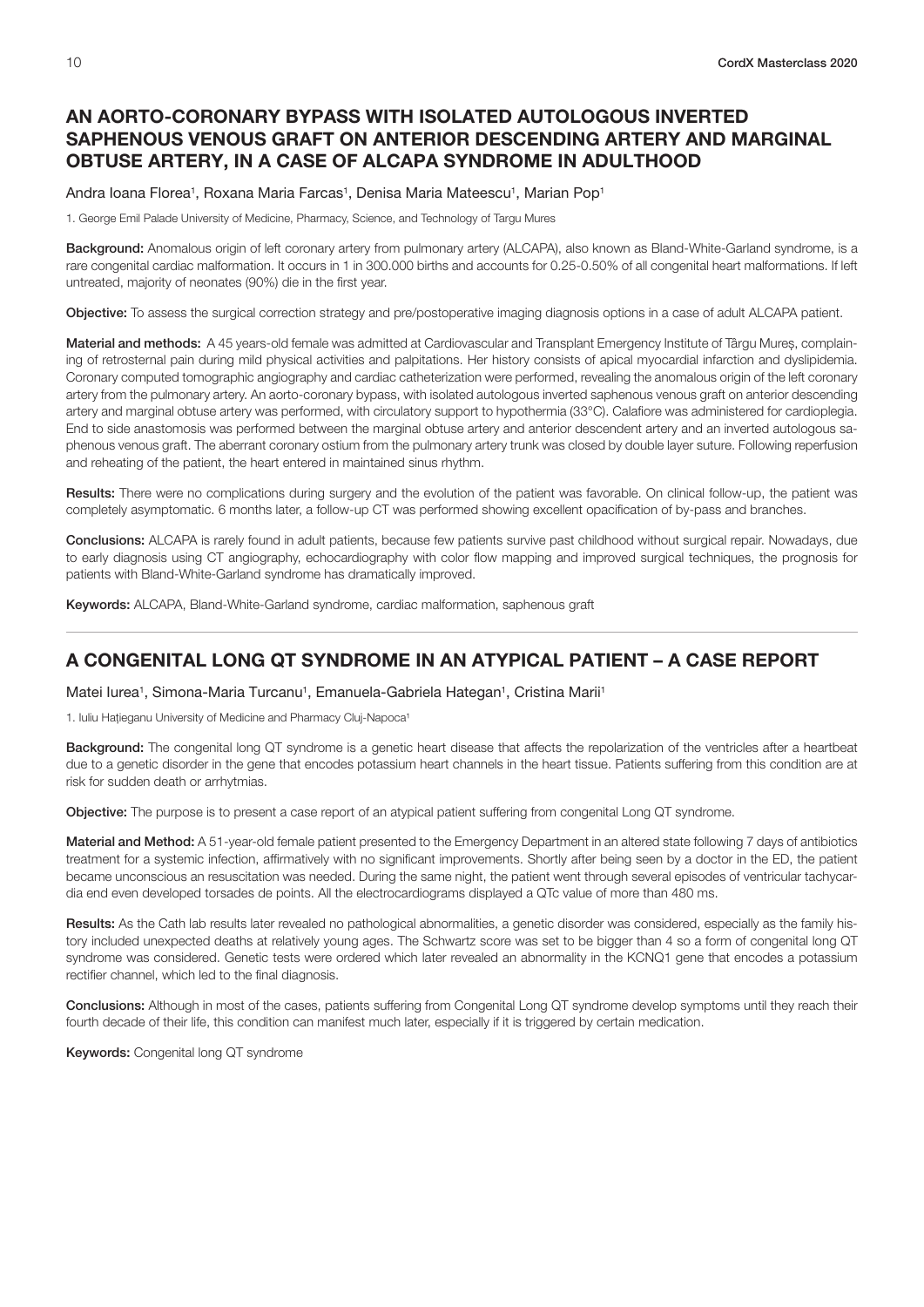# <span id="page-12-0"></span>BROKEN HEART SYNDROME

#### Simona-Andreea Mehno<sup>1</sup>, Maria-Irina Moldovan<sup>1</sup>, Bogdan Solomon<sup>1</sup>

1. George Emil Palade University of Medicine, Pharmacy, Science, and Technology of Targu Mures

Background: The broken heart syndrome was described for the first time in Japan, it's also called Takotsubo syndrome or stress cardiomyopathy. This pathological entity affects more frequently postmenopausal women, which suffering from an emotional shock or major stress (from the outside or from the inside) resulted from the discharge of catecholamine with the appearance of transient coronary syndrome. It has the appearance of a heart attack with enzymatic, echocardiographic and electrocardiographic changes.

Objective: The objective of this paper is to present the importance of internal stressors in the heart.

Material and methods: We present the case of an 84-year-old female with multiple comorbidities (diabetes mellitus 2, diabetic polyneuropathy, hypertension, ischemic cardiomyopathy, chronic kidney disease) which presented in the emergency service with aphasia, hemiparesis and affected hemodynamic status. After investigations she was diagnosed with stroke but after 3 hours she presented an increase of cardiac enzymes (CK-MB:38,5;troponin I:5792), electrocardiographic changes: ST segment elevation, irregular rhythm and negative T wave; echocardiography showed: akinetic apex and hypercontractile basis, left ventricular systolic dysfunction with ejection fraction 40%, the patient did not accuse any pain. In the following the patient underwent a coronarography.

Results: Coronarography did not highlight any blockages in the heart vessels so the heart attack was excluded. Following this procedure, paraclinical results and major stress(stroke), she was diagnosed with Takotsubo syndrome.

Conclusions: This syndrome affects predominantly women in postmenopausal period, being caused by catecholaminergic unbalances and related complications. It's a special situation in which trigger of this syndrome was a stroke.

Keywords: stroke, Takotsubo syndrome, stress

# A CHALLENGING CASE REPORT OF TRANSTIBIAL AMPUTATION DUE TO FIBULAR FRACTURE

#### Cosmin Constantin Mutu<sup>1</sup>, Daniela Toma<sup>1</sup>

1. George Emil Palade University of Medicine, Pharmacy, Science, and Technology of Targu Mures

Background: The univentricular heart is defined as a category of complex congenital malformations which have as a common element the fact that both the systemic and pulmonary circulation is supported by a single functional ventricular cavity. The clinical manifestations are dependent on the absence or presence of pulmonary outflow obstruction. The patients with no pulmonary stenosis display congestive heart failure and failure to thrive. Obstruction of the aorta may worsen the congestive heart failure. In this condition, it is preferable to have some degree of pulmonary stenosis preventing pulmonary over circulation. The surgical treatment is palliative and has to be followed by a Fontan procedure.

Objective: Presenting the management of patients with univentricular heart.

Material and methods: We present a case of an 8-months-old girl known by the Institute of Cardiovascular Disease and Transplant of Târgu Mureș since October 2019. The patient comes from the second physiological pregnancy of the mother, with a premature birth at 34 weeks at home. The clinical examination revealed signs of congestive heart failure with an oxygen saturation of 85% and a systolic-diastolic murmur. The patient was following chronic treatment with diuretics and ACE inhibitors. The echocardiography revealed tricuspid atresia with concordant blood vessels, non-restrictive ASD with a right-to-left shunt, double VSD, moderate pulmonary stenosis, large patent ductus arteriosus with a left-to-right shunt. A catheterization was realized to measure the average pulmonary pressure and pulmonary vascular resistance which revealed a pulmonary artery pressure of 15 mmHg and resistance of 2.13 Wood/m2.

Results: The patient was accepted for palliative surgery - partial cavo-pulmonary anastomosis (Glenn).

Conclusions: In the absence of treatment most patients die in the first year of life, therefore the clinical care and palliative surgical procedures are important for the protection of the myocardium and pulmonary circulation.

Keywords: univentricular heart, tricuspid atresia, Glenn shunt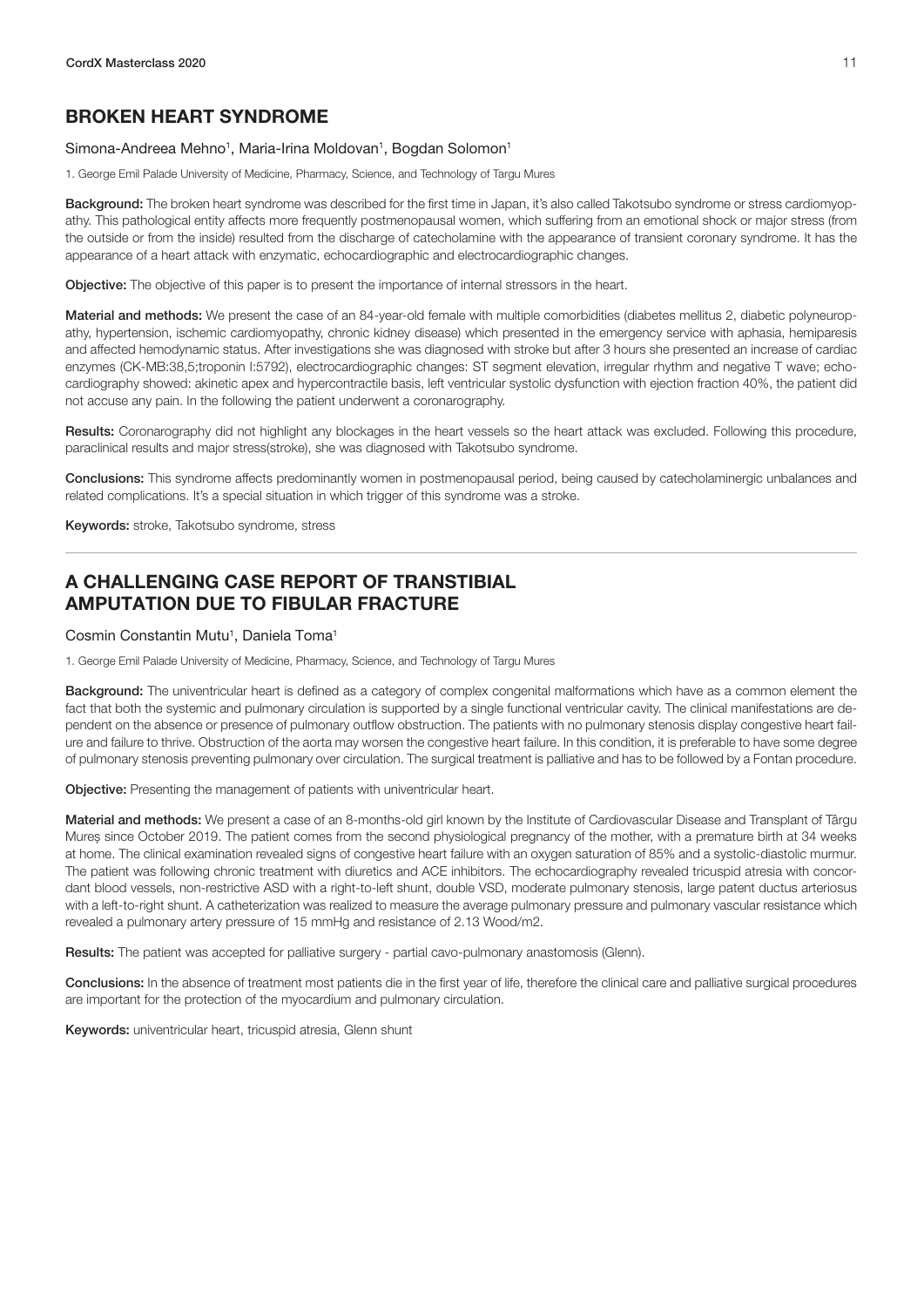# <span id="page-13-0"></span>ACUTE MYOCARDIAL INFARCTION DUE TO CORONARY ARTERY ANEURYSM-A RARE LATE COMPLICATION IN A PATIENT WITH KAWASAKI DISEASE

Andreea-Georgiana Nan<sup>1</sup>, Theodora Benedek<sup>1,2</sup>, Marius-Cătălin Cosma<sup>1</sup>, Anda-Nicoleta Nan<sup>1</sup>, Ana-Maria Alexandra Muscalu<sup>1</sup>

1. George Emil Palade University of Medicine, Pharmacy, Science, and Technology of Targu Mures 2. Clinic of Cardiology, Emergency Clinical County Hospital of Targu Mureș, Romania

Background: Kawasaki disease is mostly a pediatric pathology, a vasculitis of the medium sized arteries, that usually affects children under 5 years old. Some of the symptoms include fever, inflammation of tongue and mouth, lymphadenopathy. The damage of the heart refers to the coronary arteries or the heart muscle. Most children recover completely. In rare cases, Kawasaki disease can lead to heart complications such as coronary thrombosis, aneurysms, stenoses.

Objective: The purpose of this paper is to present the case of a 53-year-old overweight, dyslipidemic, diabetic woman, known with Kawasaki disease, admitted in the emergency department with severe constrictive retrosternal pain, associated with shortness of breath and nausea.

Material and methods: The physical examination presents a 53-years old obese, diabetic woman, BP: 140/90 mmHg and HR 85 bpm, normal breathing, normal cardiac and pulmonary sounds. No swollen superficial lymph nodes. White cell count 12,750, platelets count 348,600, LDL cholesterol 123 mg/dL, total cholesterol 239 mg/dL, triglyceride 504 mg/dL, serum high sensitivity troponin-I 0.13 ng/mL, creatine kinase myocardial brain (CK-MB) 148 ng/mL.

The 12-lead ECG showed sinus rhythm, 85 bpm, intermediate QRS axis, ST-segment elevation in inferior leads, presence of Q wave, showing a prior inferior wall myocardial infarction. The coronary angiogram revealed an 11 mm aneurysm in the proximal segment of the LAD artery, with no significant luminal stenoses. The left circumflex artery was normal, while the RCA presented multiple aneurysmal enlargements, with the diameter up to 9 mm, without any significant stenoses.

Results: Considering the paraclinical and clinical examination, the revascularization was not a therapeutic option in this case. The treatment included statins, Ezetimibe, antiplatelets and blood pressure control medication.

Conclusion: Adult patients with a history of Kawasaki disease may present acute myocardial infarction or coronary syndromes leading to sudden cardiac arrest.

Keywords: Kawasaki disease, STEMI, coronary aneurysms

# CARDIAC RUPTURE AND TAMPONADE IN A COCAINE USER - CASE REPORT

Thanas Shituni<sup>1</sup>, Cătalin Andrei Zăgan<sup>1</sup>, Claudiu Ionuț Sântean<sup>1</sup>, Adriana Mitre<sup>1</sup>, Radu Bălău<sup>1</sup>

1. George Emil Palade University of Medicine, Pharmacy, Science, and Technology of Targu Mures

Background: Myocardial rupture (MR) is a laceration of the heart wall. It is most commonly seen as a serious sequela of an acute myocardial infarction (MI). MR can lead to a cardiac tamponade (CT). CT refers to the accumulation of fluid or blood inside the pericardial cavity, resulting in compression of the heart influencing the cardiac output. Cocaine induces coronary artery vasoconstriction, intracoronary thrombosis, and accelerated atherosclerosis which can lead to a myocardial ischemia.

Objective: Our aim is to expose the risks of cocaine use on the heart function, in order to prevent ischemic events and cardiac rupture.

Material and methods: We present the case of a 46-year-old patient with cocaine addiction, admitted to the Cardiovascular Surgery Clinic from Targu Mures. The patient is hospitalized for dyspnea associated with a precordial pain having sudden onset of moderate intensity without irradiation, tachycardia and arterial hypotension. Thoracic CT examination reveals intrapericardial fluid. Transthoracic echocardiography shows hypertrophic left ventricle with severely depression of systolic function, global hypokinesia and a solution of continuity in the area of apex. Laboratory analysis detects metabolic acidosis and a high level of troponin. These pathological results lead to a diagnosis of left ventricular rupture with CA after a coronary spasm induced by cocaine use. The patient, hemodynamically unstable and with an orotracheal intubation, is directed to the operating room for surgical intervention.

Results: The extraction of intrapericardial collection and the surgical treatment of the left ventricle was performed by sealing with a patch of the heterologous pericardium through the use of Bioglue and Surgicel resulting in a favourable cardiovascular postoperative evolution. The patient presented severe psychomotor agitation and a withdrawal syndrome when stopping sedatives. The patient was transferred to psychiatry for specialized treatment.

Conclusions: Considering the information presented above, we have shown some of the risks associated with cocaine use and cardiovascular consequences.

Keywords: Cocaine addiction, Cardiac tamponade, Myocardial rupture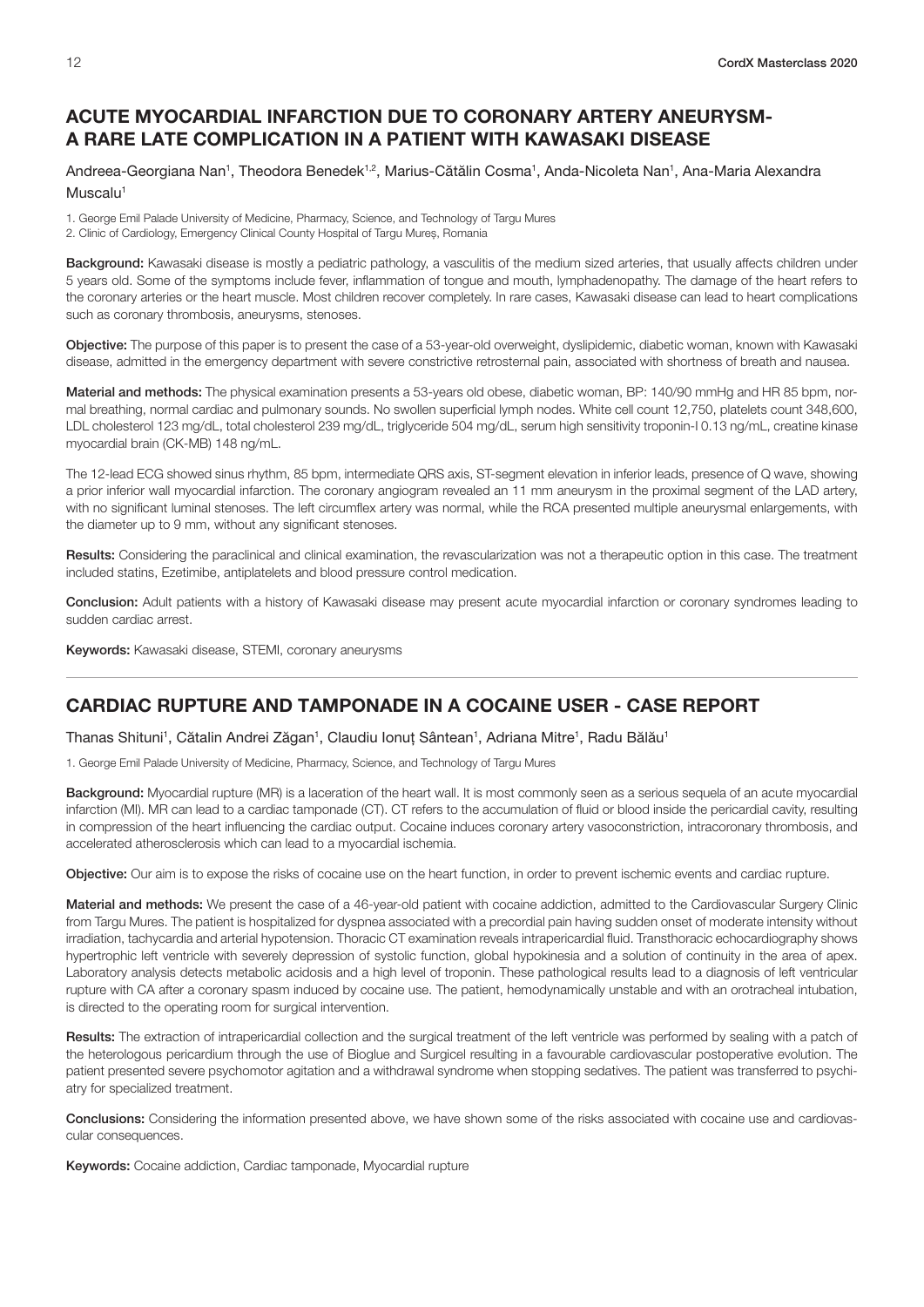# <span id="page-14-0"></span>PROGRESSIVE RHEUMATIC HEART DISEASE IN AN ELDERLY WOMAN: PITFALLS IN TREATMENT AND PATIENT COMPLIANCE

#### Andreea-Bianca Suciu<sup>1</sup>, Renata Drăgan<sup>1</sup>, Maxim Drăgan<sup>1</sup>

1. George Emil Palade University of Medicine, Pharmacy, Science, and Technology of Targu Mures

Background: Rheumatic heart disease (RHD) is defined as the cardiac inflammation triggered by autoimmune reaction to group A streptococci (GAS) typically occuring after an streptococci pharingitis. Chronic disease with valvular fibrosis leads to stenosis and/or insufficiency which can cause remodeling of cardiac chambers and heart failure.

Objective: This case underlines the difficulties in managing complications of the disease's evolution.

Material and Method: A 66-year-old female patient, currently presented severe decompensated symptoms being previously diagnosed with RHD at the age of 18, atrial fibrillation and congestive heart failure NYHA III. She reported the following symptoms: fatigue, progressive exertion dyspnea, palpitations and the medical exam revealed hepatomegaly, jaundice, serous pericardic and thoracic collections. Protocol was followed by routine EKG, echocardiography, abdominal ultrasound and MRI, CTangiography. Additional history noted that the patient had indication of mitral valve replacement but refused the surgical treatment. As per protocol, the management included thoracic draining, diuretics, anticoagulants, beta blockers and digoxin.

Results: The patient was discharged in two weeks and after two months, blood tests showed increased bilirubine with total bilirubine of 30 mg/dl. Electrocardiography highlighted permanent atrial fibrillation. Echocardiography revealed severe mitral stenosis with secondary pulmonary hypertension and global cardiomegaly with a 50 %FE. CTangiography and MRI confirmed stasis in inferior vena cava territory associated with gall bladder hydrops. Thus, the diagnosis of secondary hepatomegaly (in the absence of hepatitis antibodies or bile duct obstruction) due to heart failure was made.

Conclusions: Prognosis of the patient's disease is significantly reduced by hepatic stasis and gallbladder hydrops being very difficult to treat. Managing these complications could be very challenging as they impose high risk surgical interventions which makes the case particularly unpredictable.

Keywords: heart failure, hepatomegaly, jaundice, gallbladder hydrops.

# TOTAL BIOLOGICAL AND TOTAL TRANSAORTIC AORTO-MITRAL RECONSTRUCTION FOR AORTO-MITRAL ENDOCARDITIS: THE ROLE OF AORTIC NEOCUSPIDIZATION

Szabolcs Gergely<sup>1</sup>, Shubhra Sinha<sup>2</sup>, Rares Munteanu<sup>1</sup>, Marta Ambrus<sup>1</sup>, Umberto Benedetto<sup>2</sup>

1. George Emil Palade University of Medicine, Pharmacy, Science, and Technology of Targu Mures

2. University Hospitals Bristol NHS Foundation Trust, Bristol, UK

Background: Multiple valve involvement and annular destruction are some of the more challenging cases we encounter in endocarditis.

Objective: We advocate a completely transaortic solution for aorto-mitral continuity endocarditis, where the aortic annulus is of sufficient size and the mitral pathology is limited to the anterior leaflet.

Material and methods: A 55-year-old gentleman was admitted with sepsis and shortness of breath.

Transthoracic echocardiography demonstrated a disrupted aortic valve with vegetations, severe aortic regurgitation and a possible anterior mitral valve leaflet (AMVL) vegetation along with mild central mitral regurgitation. After delivering anterograde cold blood cardioplegia directly to the ostia, we obtained a three-dimensional view of both valves via a single incision. The patient had adequately sized aortic root (3.9 cm) which allowed us to easily grasp the AMVL, and excise the affected A2 segment. A patch of bovine pericardium was trimmed to size and sewed in situ using a continuous suture with the parachute technique. Glutaraldehyde-treated autologous pericardium was used to carry out aortic neocuspidization in a supra-aortic fashion. The commissural coaptation was secured by pledgets and additional sutures.

Results: Post-operative transesophageal echocardiography showed no significant aortic or mitral regurgitation and low gradients across both valves. The total aortic cross clamp and the cardiopulmonary bypass time were 63 and 87 minutes, respectively.

Conclusion: An excellent view of both valves can be obtained via a single incision, which should reduce cardiopulmonary bypass times as well as the risks of bleeding in coagulopathic patients. Mitral reconstruction is achievable after entire debridement of the aortic valve, if the lesion is limited to the AMVL and the root is of sufficient size. In addition, a total biological valve solution using autologous pericardium aortic neocuspidization could eliminate the need for lifelong anticoagulation and reduce the incidence of patient-prosthesis mismatch.

Keywords: aorto-mitral continuity, endocarditis, transaortic, neocuspidization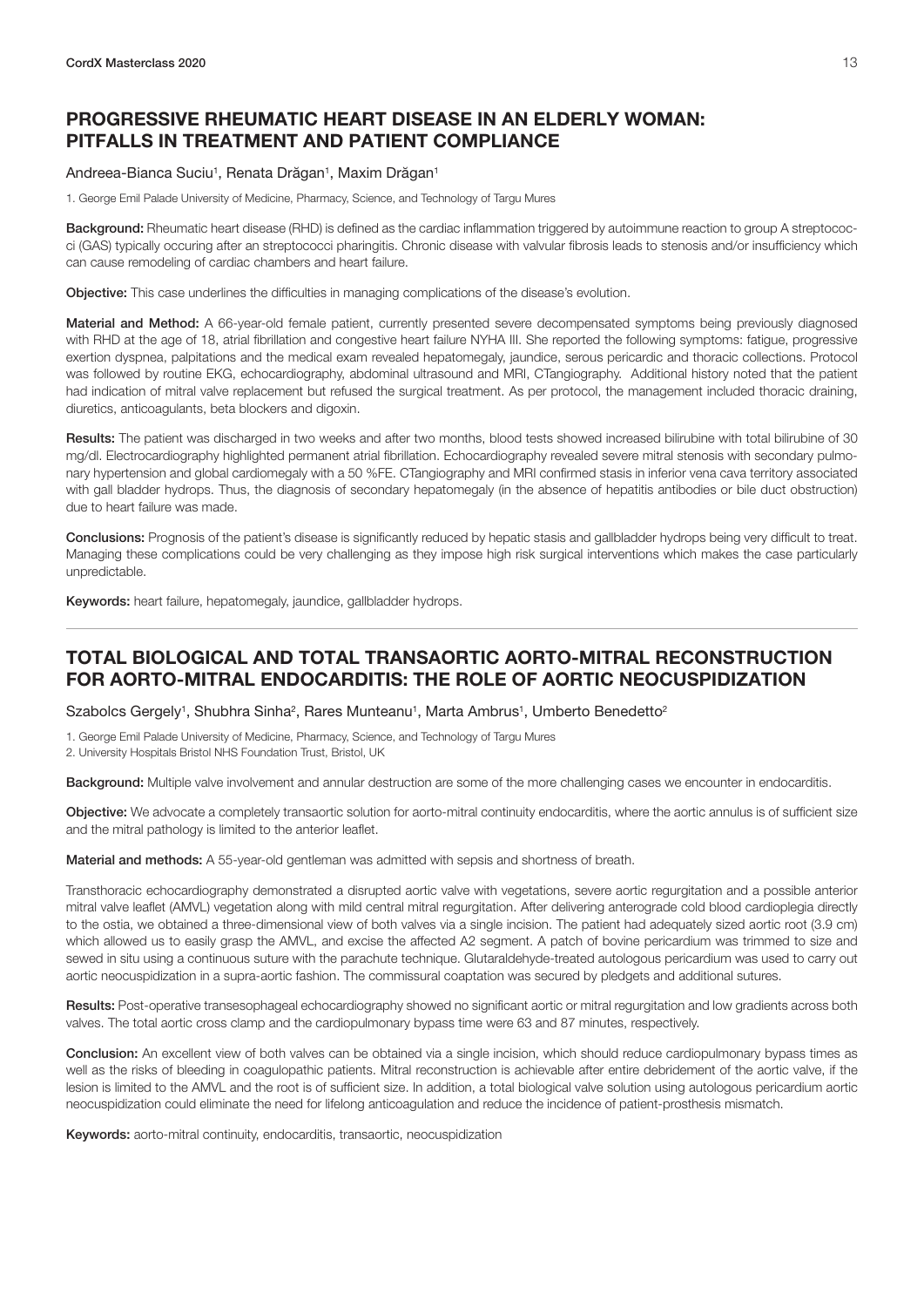# <span id="page-15-0"></span>A RARE CONGENITAL HEART DISEASE ASSOCIATED WITH SUPRAVENTRICULAR RECURRENT ARRHYTHMIAS IN A YOUNG PATIENT – A CASE REPORT

#### loan Andrei Tilea<sup>1</sup>, Elena Tighineanu<sup>1</sup>, Maria-Andrada Jiga<sup>1</sup>, Dragos-Gabriel Iancu<sup>1</sup>, Ioan Tilea<sup>1</sup>

1. George Emil Palade University of Medicine, Pharmacy, Science, and Technology of Targu Mures

Background: Supraventricular arrhythmias are commonly seen in congenital heart disease (CHD) patients. Clinical findings, serial EKG recordings and multimodality imaging offer the possibility of a precise anatomic diagnosis of the structural heart defect and identify the type of arrhythmia.

Objective: The purpose of this case-report is to present a rare CHD diagnosed incidentally in a young patient without previous significant medical history and to emphasize the role of a step-by-step diagnostic assessment.

Material and methods: A 29-year-old. Caucasian male was admitted in a Cardiology unit, complaining of fatigue, palpitations, dizziness and breath shortness with a presumptive diagnosis of arrhythmogenic right ventricular dysplasia (ARVD) based on an ambulatory rest EKG recording. At admission no evident physical findings, except a mild midsystolic pulmonary murmur. Serial EKG recordings, 24-hours Holter monitoring and multimodality imaging studies - transthoracic echocardiography (TTE), cardiac magnetic resonance imaging (MRI) and computed-tomography (CT) were scheduled to clarify the arrythmia and underlying anatomic features.

Results: EKG recordings identified inferior atrial rhythm, narrow, lifted P waves, short PQ interval, and atrial tachycardia with variable block (6:1, 4:1, 2:1, 1:1). TTE described minor mitral regurgitation, moderate tricuspid regurgitation, dilated and volume overload of right cardiac chambers and mild elevated estimated systolic pulmonary artery pressure (24 mmHg). Cardiac CT and MRI described a rare CHD: partial anomalous pulmonary venous connection (PAPVC) – right upper pulmonary vein drainage to the superior vena cava and sinus venosus type atrial septal defect, a pulmonary-systemic flow ratio (Qp/Qs) of 1.8 with an indexed right end-diastolic right ventricle volume of 111 ml/m<sup>2</sup>. Patient was scheduled for right-heart catheterization in order to determine the operability criteria.

Conclusions: PAPVC is a rare CHD and is associated with the presence of supraventricular arrythmia and development of pulmonary hypertension. In young patients with suggestive symptoms cardiac disease complex multimodality imaging is mandatory.

Keywords: congenital heart disease, young patients, symptoms, multimodality imaging, surgical treatment

# INCOMPLETE ADULT'S COMMON ATRIOVENTRICULAR CANAL

Raluca Ionela Truța<sup>1</sup>, Madalina Blaga<sup>1</sup>, Ioan David Pop<sup>1</sup>

1. George Emil Palade University of Medicine, Pharmacy, Science, and Technology of Targu Mures

Background: Incomplete common AV canal is a congenital heart defect with a frequency of 2-5% from all cardiac malformations, which consists into an abnormal formation of the inferior part of the SIA and the superior part of the SIV.

Objective: The purpose of this paper is to present a case of cardiac dysfunction due to the presence of common atrioventricular canal in which even if the right moment for surgery has been exceeded, the benefit is impressive.

Material and Method: We present a case of a 22 years old male known with incomplete atrioventricular canal with left to right shunt, who accused moderate fatigue and dyspnea. The patient was hospitalized in the Cardiovascular Surgery Clinic of the Institute for specialized investigations. We highlighted atrial and ventricular sept defect and severe mitral regurgitation due to the cleft of the anterior mitral valve. The elective treatment is surgical. We have taken into consideration the patient's age and we practiced mitral and tricuspid plasticity. Also, we closed the atrial and ventricular defect.

Results: The postoperative course of the patient was affected by complications caused by bowel obstruction through incarcerated evisceration. Adhesion syndrome.

Conclusions: The incomplete common atrioventricular canal, associated with atrial and ventricular defect is a cardiac malformation which has indication for surgery in the first years of life. A major role in the evolution of the disease is represented by the left to right shunt and the degree of mitral regurgitation, both of them being causes of cardiac decompensation. The surgery may be beneficial, even if the optimal moment has been exceeded, in selected cases, with the condition of a good myocardial function.

Keywords: common atrioventricular canal, ventricular septal defect, cleft of the mitral valve.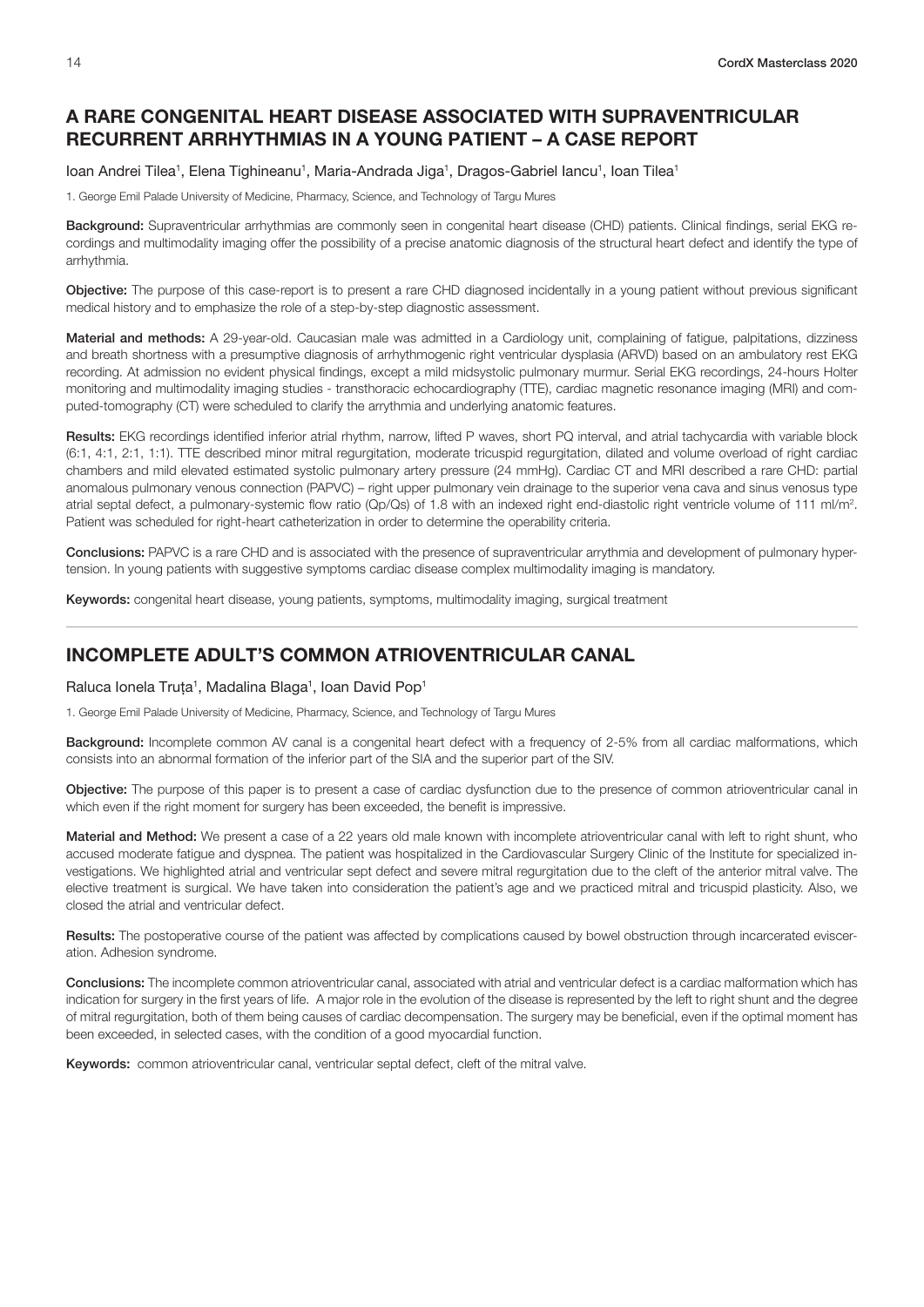# <span id="page-16-0"></span>WPW SYNDROME AND RECURRENT SVT IN A 7-YEAR OLD: A CASE REPORT

#### Simona-Maria Țurcanu<sup>1</sup>, Sorin Nicolae Blaga<sup>1</sup>, Matei Iurea<sup>1</sup>, Marius Bichescu<sup>1</sup>, Gabriel Cismaru<sup>1</sup>

1. Iuliu Hațieganu University of Medicine and Pharmacy Cluj-Napoca

Background: Wolff-Parkinson-White (WPW) syndrome is a heart conduction system disorder (ventricular preexcitation) as a result of the existence of an electrical accessory pathway. It is characterized by a short PR interval (<120 ms), a widened QRS complex (>120 ms) and a positive or negative delta wave on the ECG. The accessory pathway is represented by the bundle of Kent, structure situated in the atrioventricular fibrous septum.

Objective: Our main goal is to present the medical approach we preferred for a 7-year old patient with paroxysmal supraventricular tachycardia (SVT) related to WPW syndrome which was diagnosed at 3 months old without the prescription of antiarrhythmic drugs but carefully supervised.

Material and methods: A patient known with WPW syndrome presents into our unit complaining of 3 short episodes of palpitations during the past three days. They lasted for about 1 minute each with a frequency of 150 beats per minute. The ECG revealed an aspect that suggested preexcitation with left posteroseptal accessory pathway; echocardiography highlighted an atrial septal aneurysm but overall a heart with no other abnormalities; blood pressure of 105/60 mmHg. The final diagnosis was WPW syndrome and recurrent SVT with the recommendation of undergoing radiofrequency ablation plus a daily dose of 10 mg of Propranolol until the procedure. Electrophysiologic study findings: mapping system displayed "sticked" AV potentials at the coronary sinus ostium. Radiofrequency ablation on the spot led to the vanish of accessory pathway conduction.

Results: The main outcome was the loss of preexcitation. Post intervention 24 hours holter monitoring indicated a normal aspect. The stress test confirmed widening of PR interval and disappearance of the delta wave.

Conclusion: Radiofrequency ablation is a minimally invasive procedure that represents one of the best options in treating arrythmias improving quality of life among patients.

Keywords: radiofrequency ablation, electrophysiologic study, WPW syndrome, SVT

#### PREGNANCY IN A WOMAN WITH CONGENITAL HEART DISEASE

Adina-Elena Ursache<sup>1</sup>, Valentin-Gabriel Tanase<sup>2</sup>, Diana-Andreea Vascul<sup>1</sup>, Andrei-Gabriel Zanfir<sup>1</sup>, Adina-Elena Tanase<sup>2</sup>

1. George Emil Palade University of Medicine, Pharmacy, Science, and Technology of Targu Mures 2. Grigore T. Popa University of Medicine and Pharmacy Iași

Background: Nearly all of the human birth defects are represented by congenital heart diseases (CHD). As a result of the improvements that have been made in this field in the past four decades, plenty of women with CHD are nowadays expected to reach childbearing age and to carry a pregnancy.

Objective: Taking into consideration the fact that a pregnancy in a woman with CHD is considered a risk of mortality for both mother and child, this case report aims to emphasize the complications that might occur during pregnancy and postpartum, as well as the evolution of the patients in cause.

Material and methods: This case report presents a 27-years old woman with complex CHD (single ventricle with double ejection, atrial septal defect with a bidirectional shunt, tricuspid valve atresia, hypoplastic right heart syndrome, and rudimental right ventricle) who got pregnant unwillingly.

The patient didn't receive any surgical treatment for her cardiac malformation, yet she managed to carry her pregnancy until the 32nd week of gestation. Bearing in mind the previous facts, several paraclinical examinations were performed during pregnancy and postpartum: cardiac ultrasonography and Doppler ultrasound.

Results: According to the Doppler ultrasound, the placental circulation had been affected, so the fetus had an intrauterine grow restriction. On the 32nd week of gestation, the mother gave birth prematurely by C-section to an alive newborn who had no congenital heart disease. As far as the mother was concerned, she developed pulmonary vascular disease, Eisenmenger's syndrome and heart failure. Fortunately, both mother and child had a favorable postpartum evolution.

Conclusions: Recent advances had improved the survival rate and function of reproductive-age women with CHD, so now they could be able to bear both pregnancy and delivery.

Keywords: pregnancy, single ventricle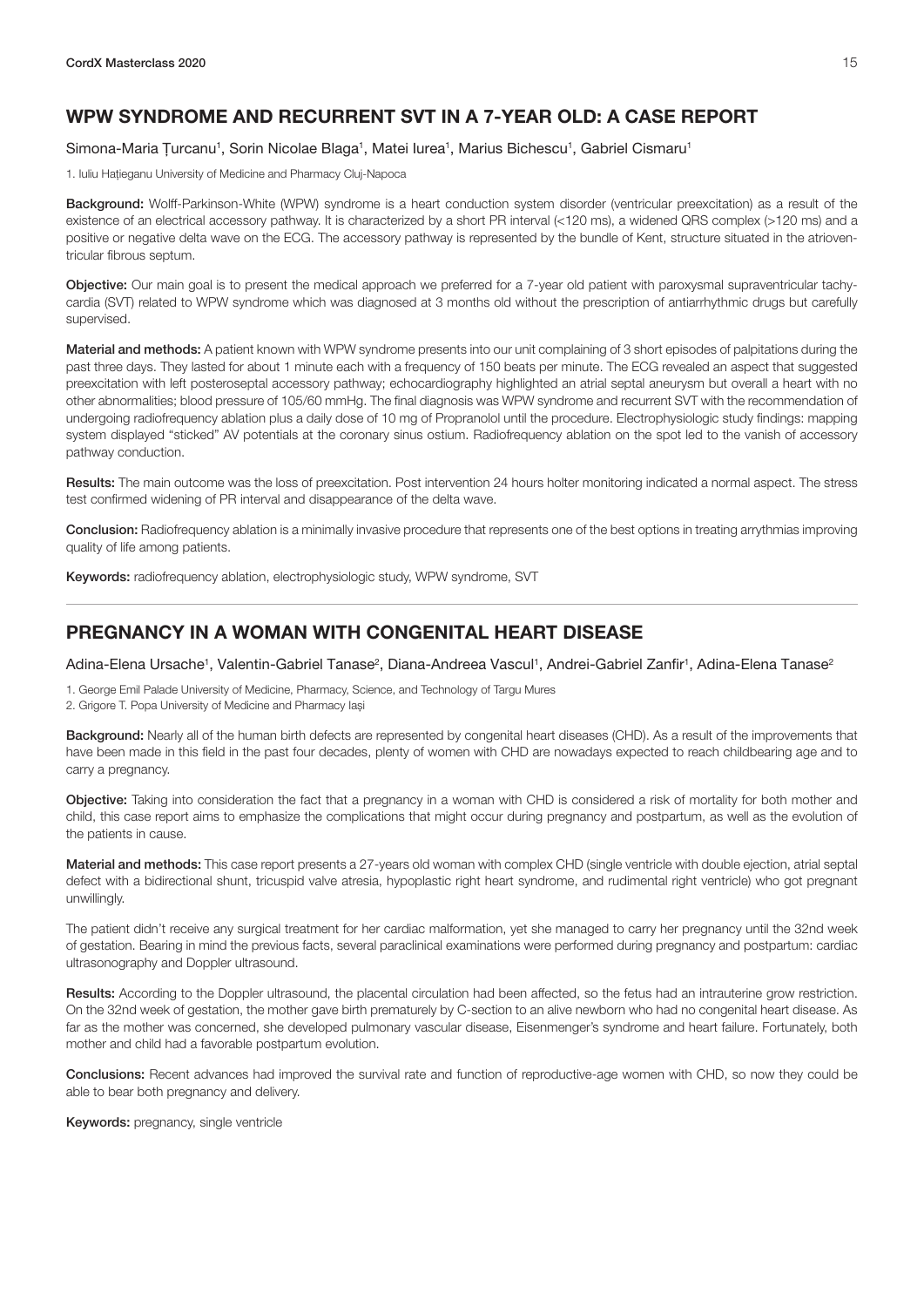#### <span id="page-17-0"></span>CHALLENGING DIAGNOSIS OF METHEMOGLOBINEMIA IN NEONATAL CYANOSIS: A CASE-REPORT

#### Andrei-Gabriel Zanfir<sup>1</sup>, Ana Zanfir<sup>2,3</sup>, Diana Vladea<sup>1</sup>, Adina-Elena Ursache<sup>1</sup>, Ovidiu-Andi Zaharie<sup>1</sup>

1. George Emil Palade University of Medicine, Pharmacy, Science, and Technology of Targu Mures

2. CMI "Dr. Ana Zanfir"

3. Municipal Hospital Campina

Background: Neonatal cyanosis is a challenging diagnosis in pediatric cardiology. Causes are variable including cardiac and respiratory diseases or infections. Although rare, cyanosis may be associated with methemoglobinemia and therefore this diagnosis must be taken into consideration when the other causes are excluded.

Objective: In this clinical case, our aim is to present a newborn with cyanosis and hypoxemia. Since cardiac, respiratory and infectious causes were excluded and cyanosis didn't improve, the diagnosis of methemoglobinemia was suspected.

Material and methods: We present the case of a female neonate, born at 37 weeks of gestational age, weighing 2675 g. The Apgar scores were 8 and 9 at 1 and 5 min. The pregnancy was uneventful and there was no relevant family history. The infant was asymptomatic until 48 hours of life, when pulse-oximetry screening detected hypoxemia with saturations of 89%. There were no signs of respiratory distress, however, she had a moderate cyanosis that persisted until day 15. Echocardiography and chest radiography were normal, also septic-screening was negative. A MetHb-level of 7.8% was found on the seventh day of life. MetHb rose to a maximum of 16% on day 11 and after, the level decreased slowly.

Results: Oxygen-therapy was started based on the peripheral oxygen saturation (SpO<sub>2</sub>), with no increase. The arterial blood gases revealed saturations of >94%, therefore the therapy was stopped. By day 11, an oral ascorbic-acid treatment was started (25 mg/day), which was discontinued at 3 months. At discharge, she was asymptomatic. MetHb levels decreased significantly (8 weeks: 5.6%; 10 weeks: 2.7%).

Conclusions: This case report shows a rare cause of methemoglobinemia in newborns that should be considered in the differential diagnosis of a cyanotic newborn, especially when the more common causes are excluded. Invasive procedures or tests could be avoided in a well-appearing cyanotic baby with elevated MetHb and normal arterial p $\mathrm{O}_{2}^{\mathrm{}}$ .

Keywords: Methaemoglobinaemia, Cianosis.

#### MISDIAGNOSED MYOCARDITIS AND ITS SEQUELAE TOWARDS A 15-YEAR-OLD PATIENT: A CASE-REPORT

Andrei-Gabriel Zanfir<sup>1</sup>, Gabriela Doros<sup>2</sup>, Diana-Andreea Vascul<sup>1</sup>, Ovidiu-Andi Zaharie<sup>1</sup>

1. George Emil Palade University of Medicine, Pharmacy, Science, and Technology of Targu Mures 2. Victor Babeș University of Medicine and Pharmacy Timișoara

Background: Myocarditis is an inflammatory disease of the heart that can lead to long-term sequelae. The clinical presentation widely ranges, sometimes mimicking myocardial infarction.

Objectives: The aim is to present a case-report of a young boy with severe chest pain mimicking heart attack, with a typical STEMI aspect on ECG, that finally proved to be acute myocarditis.

Materials and methods: A 15-year-old boy presented to the Emergency Department (ED) for acute severe chest pain of more than one hour. Two days before he had presented fever and diarrhea. The ECG revealed acute STEMI, like in myocardial infarction. The Troponin-I value was 50ng/mL(normal<0.5ng/mL), CK-MB 80ng/mL(normal<5ng/mL), and AST 87U/I (normal 10-40U/L), all elevated. Dynamically, the cardiac biomarkers increased: Troponin-I 14585ng/L(normal<40ng/L), CPK-MB 119ng/ml(normal<0.5ng/mL). D-dimer were 0.748μg/mL(normal<0.5μg/ mL). Based on ECG changes he was diagnosed with pericarditis and sent to the pediatric cardiology unit, where precordial pain disappeared, but cardiac biomarkers extremely increased. Troponin I increased to 30000 ng/L and troponin T became 1640pg/mL. The echocardiography revealed an ejection fraction (EF) of 60%, with apparently normokinetic heart and small amount of anterior pericardial fluid. Speckle tracking revealed a GLS of -20.6%. The serology was negative for: Coxsackie virus, Parvovirus, Adenovirus and Rotavirus. No angiocoronarography was done. Heart MRI confirmed acute diffuse focal myocarditis. A NSAI and vitamins treatment was initiated.

Results: After treatment and bed rest, the general condition significantly improved. ECG normalized in 6 days. Cardiac biomarkers decreased, CK-MB reduced to 0.5ng/mL, Troponin-I to 1942ng/L and Troponin-T to 683pg/mL. At Speckle echocardiography GLS achieved -24.6%. The patient was discharged with normal LV function (EF-64%) and normal cardiac biomarkers, in a follow-up program.

Conclusions: The diagnosis of myocarditis in children is a challenge, due to the unspecific and heterogeneous clinical presentation. Cardiac biomarkers and echocardiography are mandatory, but cardiac MRI is the gold standard tool in the diagnose of myocarditis.

Keywords: Myocarditis, Echocardiography, Pericarditis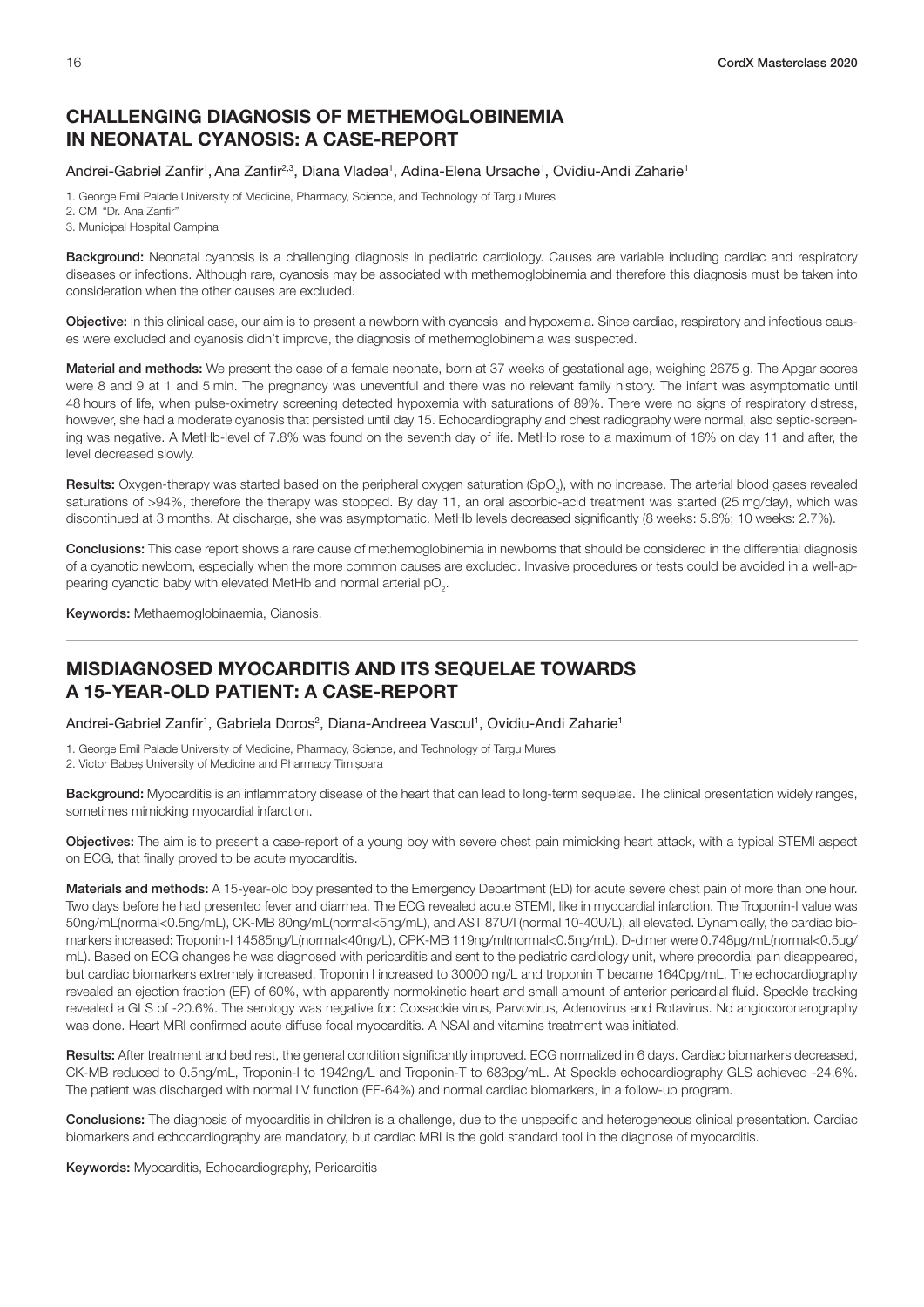# <span id="page-18-0"></span>1 TO 2 TACHYCARDIA – CASE REPORT

#### Andrea Alexandru<sup>1</sup>, Zoltán Salló<sup>2</sup>

1. George Emil Palade University of Medicine, Pharmacy, Science, and Technology of Targu Mures

2. The Heart and Vascular Center of Semmelweis University

Background: Non-reentrant AV nodal tachycardia was first reported in 1975. It is a rare arrhythmia, which is characterized by a single atrial impulse that gives rise to two ventricular depolarizations. In patients, the most commonly reported symptoms are palpitations and dyspnea. The DAVNNT is very important, because it was demonstrated that this is mimicking different types of arrhythmias like atrial fibrillation and supraventricular tachycardia.

Objectives: We report a case of a woman with palpitations, who was initially misdiagnosed with paroxysmal atrial fibrillation, but during the catheter ablation non-reentrant tachycardia was confirmed.

Materials and methods: A 50-year-old female patient was admitted to the Heart and Vascular Center of Semmelweis University with frequent palpitations. Earlier, she was diagnosed with paroxysmal atrial fibrillation in 2016 and referred to our institute for catheter ablation. She did not have any significant disease in her medical history. Transthoracic echocardiography showed good heart function, without wall movement disorder or valve disorder. Transesophageal echocardiography was normal: without thrombus in the left atrium. Her ECG showed atrial fibrillation. After the paraclinical examination and preoperative preparation, pulmonary vein isolation was performed by catheter ablation. During the procedure, non-re-entrant tachycardia was spontaneously started. The ECG showed a P wave followed by two narrow QRS complexes. After confirmation of the diagnosis, additional radiofrequency applications were delivered at the typical slow pathway region. After 15 minutes the arrhythmia was non-inducible, dual AV nodal conduction was not demonstrable. The procedure was finished in the sinus rhythm.

Results: Ablation of the slow pathway is the best treatment for this type of arrhythmia.

Conclusions: Sometimes this rare arrhythmia is misinterpreted as atrial fibrillation, and some of these cases are detected in the electrophysiology laboratories when they were referred for pulmonary vein isolation.

Keywords: DAVNNT, 1 to 2 tachycardia, arrhythmia

#### THE USAGE OF MECHANICAL CIRCULATORY ASSIST DEVICES IN TREATMENT OF END-STAGE HEART FAILURE

#### Alexandru Antoniu Stan<sup>1</sup>, Horatiu Suciu<sup>1</sup>

1. George Emil Palade University of Medicine, Pharmacy, Science, and Technology of Targu Mures

Background: Mechanical circulatory support seems to gain more and more field in the treatment of end-stage cardiac failure, in patients after heart surgery unable to maintain cardiac output after CPB, in patients on transplantation lists, waiting for a donor and also in non-cardiogenic shock.

Objective: The purpose of this study is to analyses and compare the types of patients benefiting from mechanical assist device therapy in terms of efficiency and mortality rates at IUBCvT Targu Mures.

Material and methods: This is a retrospective, observational study in which were enrolled all patients with heart failure treated with mechanical circulatory assist devices between January 2017 and December 2019 at IUBCvT.

Results: 51 patients (35-males, 16-females; 42-adults, 9-children) were treated with assist devices, with a mean age of 61 years, part of the NYHA IIIB and NYHA IV heart failure categories. Associated renal failure was the most common both effect of heart failure and mortality increaser with an OR=4,00and p=0.03. Patients with ischemic cause of heart failure or with associated ischemic disease had a higher mortality then patients without ECG abnormalities (OR=4,2 and p=0,033). We found slightly similar mortality comparing the moment of the device implantation, in OR or in ICU for both ECMO and IABP. In ischemic disease IABP seems to have a lower mortality (Chi square=1,822) but the survival curves are not significantly different. A higher value than 8mmol/l in Lactate level at the implantation of IABP strongly increased the mortality (Chi-square=7.619, p=0.0058).

Conclusions: Despite the current trends of replacing IABP because of its questionable results, in ischemic heart failure it still plays an important role for patients with high doses of inotropic support, increasing the coronary flow. Renal disfunction and ischemic cause of heart failure increase mortality both in OR and ICU implantation of assist devices.

Keywords: ECMO, IABP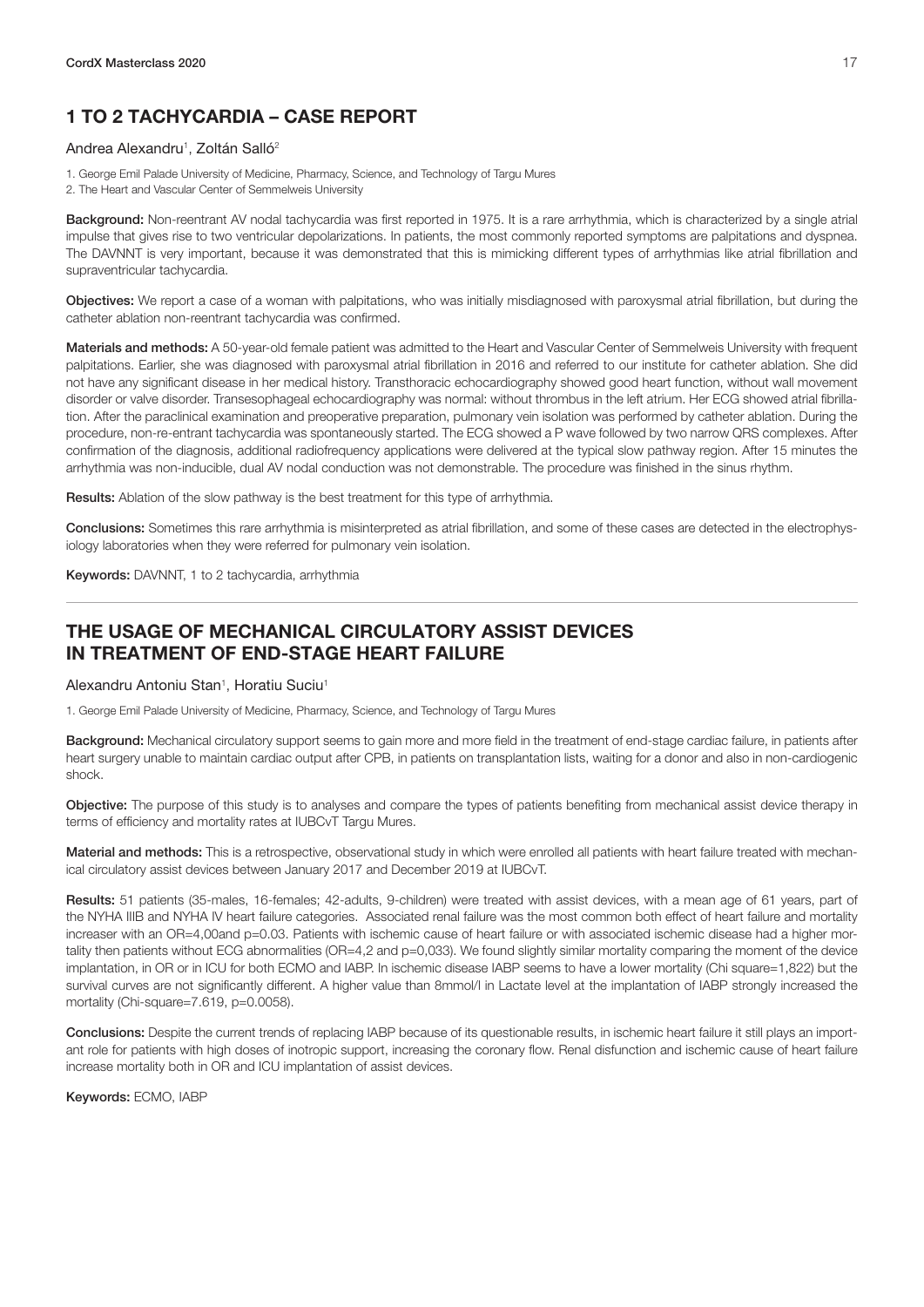# <span id="page-19-0"></span>REGION-RELATED COMPARATIVE ASSESSMENT OF PATIENTS' QUALITY OF LIFE LIVING WITH AN ICD POST-MYOCARDIAL INFARCTION

#### Bernadett-Miriam Dobai<sup>1</sup>, Dan Dobreanu<sup>1</sup>

1. George Emil Palade University of Medicine, Pharmacy, Science, and Technology of Targu Mures

Background: Implantable cardioverter-defibrillator (ICD) therapy with or without cardiac resynchronization therapy (CRT) is a common procedure among patients who experienced myocardial infarction. It is well-known that living with an ICD changes patients' quality of life (QoL), although the psychosocial and region-related differences are less explored.

Objective: The purpose was to perform a comparative assessment of the psychosocial impact induced by an ICD in two distinct groups of patients with myocardial infarction, but with similar demographic data characteristics: a local group including patients from Romania (RO, n=12) and an international group (INT, n=12).

Material and methods: All patients completed a survey focusing on cardiac devices' psychosocial impact over patients' QoL.

Results: The structure of the two groups was similar; device indication was mainly secondary prevention. CRT-D implant ratio was similar (25% RO vs. 33.33% INT) with an identical ICD shock percentage (41.67%). Patients' perception of information about decision making of device implantation in the RO group was higher (100% RO vs. 41.67% INT, p=0.002), however INT group had a higher educational level (8.33% RO vs. 41.67% INT academic education, p=0.06). The INT group considered the provided information insufficient. Patients mood was affected by ICDs in significantly different ways (better 75% RO vs. 16.67% INT, p=0.005). Patients from the INT group felt more frequently anxious (28.57%), yet grateful (10.71%); the RO group felt mainly confident (26.67%) and calm (26.67%) and is not worrying about the illness or device (87.5% RO vs. 33.34% INT, p=0.007).

Conclusion: Unquestionably cardiac devices have a major impact on patients' QoL, however the two groups' awareness, attitude, and perception of information regarding heart condition and device differs. An individualized approach is important to improve patients' QoL.

Keywords: Quality of life; ICD

#### WHEN AHT IS NO LONGER MUNDANE

Alexandra-Elena Borla1, Madalina-Georgiana Pavelescu1, Sergiu Crisan1, George Bojescu1, Oana Coborosanu1

1. George Emil Palade University of Medicine, Pharmacy, Science, and Technology of Targu Mures

Background: The bicuspid aortic valve is the most common congenital anomaly of the heart. A congenitally bicuspid aortic valve has 2 unequally sized leaflets compared to the normal aortic valve that has 3 equally sized leaflets with 3 lines of cooptation. 20% of cases with bicuspid aortic valve are associated with aortic coarctation.

Objective: The purpose of this report is to highlight the importance of early diagnosis of congenital heart disease, in order to avoid possible complications and at the same time, to outline the chosen intervention technique.

Material and methods: We present the case of a 53-year-old female patient who was admitted for further investigations due to the following: AHT, slight limitation of physical activity, dyslipidemia, intermittent claudication in the lower limbs. There are high AT values in the upper limbs that do not respond to treatment. Angiography has exposed hypoplastic arteries in the right lower limb while the arteries of the left lower limb appear to be better developed. The EKG shows a ST segment elevation and negative Q-waves. The echocardiography emphasizes a left hypertrophic ventricle with preserved systolic function, mitral and tricuspid regurgitation, aortic ectasia at the VS level, aortic arch coarctation below the left subclavian artery and patent foramen ovale. As a treatment method, balloon angioplasty was performed to implant a stent at the level of the coarctation, through a left femoral approach, in order to extend the arterial lumen.

Results: The postoperatory evolution of the patient was favorable, with the control of AT and thus reducing the AHT medication.

Conclusions: The particularity of this case represents the aortic coarctation as an uncommon cause of AHT. The investigations begin with the onset of the symptomatology. However, in a routine investigation the asymptomatic patients may present: HTA, discrepancy of AP between the upper and lower limbs and weak pulse in the lower limbs.

Keywords: AHT, coarctation, valve, angioplasty, claudication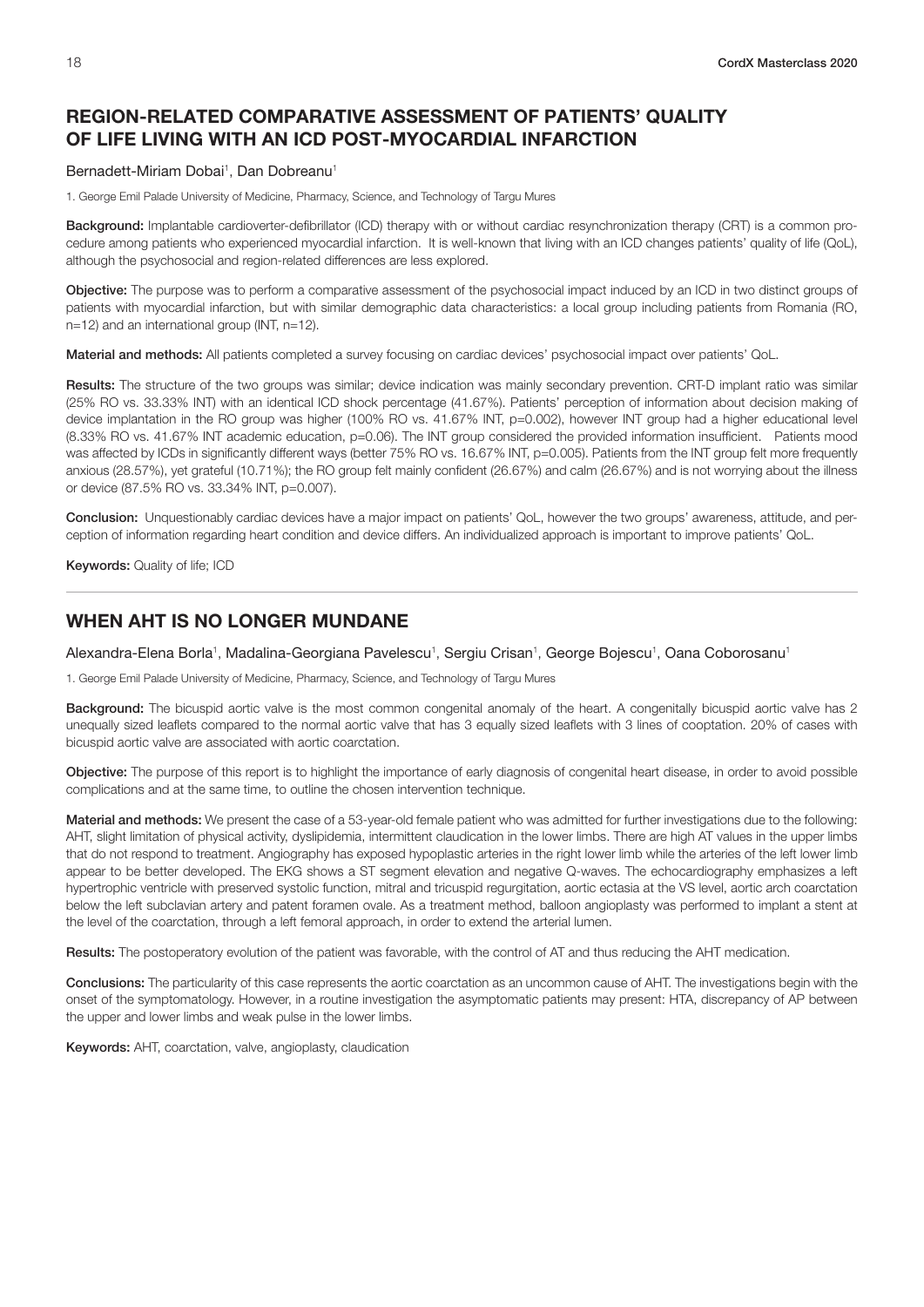# <span id="page-20-0"></span>FETAL AORTIC COARCTATION – A DIAGNOSIS CHALLENGE

Adina-Elena Ursache<sup>1</sup>, Valentin-Gabriel Tanase<sup>2</sup>, Diana Vladea<sup>1</sup>, Beatrice Elena Velescu<sup>1</sup>, Adina-Elena Tanase<sup>2</sup>

1. George Emil Palade University of Medicine, Pharmacy, Science, and Technology of Targu Mures 2. Grigore T. Popa University of Medicine and Pharmacy lași<sup>2</sup>

Background: Aortic coarctation (CoA) represents the narrowing of the aorta. In this situation, the heart has to pump harder, so blood could get through the affected part of the aorta. This pathological condition is considered the most frequently omitted ductal-dependent cardiac defect on neonatal screening and also one of the most difficult diagnoses to set prebirth.

Objectives: The aim of this report is to emphasize the accurate steps that are taken for diagnosing a fetal CoA.

Materials and methods: This case report presents a 30-years old woman, 32 weeks pregnant, who presented herself to the hospital for the first evaluation of the pregnancy. Therefore, an ultrasound had been performed, so the current condition of the fetus could be identified.

Results: The results revealed an intrauterine growth restriction, with a 3-week difference between the gestational age and the chronological one, a major discrepancy between the dimensions of the right and the left ventricle, fibroelastosis of the right ventricle's wall, and suspicion of fetal aortic coarctation.

Specific measurements and techniques had been performed, including the following: diameters of both isthmus and arterial duct, isthmus/ ductal ratio, and Z-scores that were obtained due to the previous diameters. The ratio of the isthmus to ductal diameters and the Z-scores were specific for the diagnosis of aortic coarctation.

Conclusions: All being said, we would like to underline the importance of detecting a prenatal fetal coarctation since it improves survival and reduces neonatal morbidity. Bearing in mind that the treatment is usually successful, there should be also mentioned that this condition requires a careful lifelong follow-up.

Keywords: fetal aortic coarctation, Z-scores, prenatal diagnosis

#### CLINICAL ASPECTS OF A CARDIAC TUMOR

Sergiu Ioan Rus<sup>1</sup>, Razvan-Gabriel Pricope<sup>1</sup>, Andreea-Eliza Cazacu<sup>1</sup>, George Alexandru Serbac<sup>1</sup>, Istvan Adorjan Szabo<sup>1</sup>

1. George Emil Palade University of Medicine, Pharmacy, Science, and Technology of Targu Mures

Background: Primary cardiac tumors are rarely seen in the clinic. Approximately 80% of them are benign and 20% are malignant. Most of these tumors are asymptomatic and they are found accidentally during evaluation for a seemingly unrelated problem or physical issue. The symptomatic cases are discovered through obstruction of circulation, interference with heart valves, or by direct invasion of the myocardium or of the adjacent lung or embolization, each of them being specific and giving signs or symptoms depending of the localization of the tumor.

Objectives: We are going to discuss about a case of an 82 years old female patient, its particular aspects and as well as its evolution.

Materials and methods: The patient presents into the Cardiology section of the Mureș County Clinical Hospital, with a worsening chronic respiratory failure, congestive heart failure NYHA III, right basal pneumonia, severe secondary pulmonary hypertension and an intracavitary formation in the right atrium that is detected at a routine Echocardiography. Initially we suspected an endocarditis. In such cases the election procedure is the transesophageal echocardiography (TEE), which was obviously performed. During hospitalization, the patient's evolution was favorable with significant remission of symptoms, given the fact that she was under diuretic, anti-aldosterone, conversion enzyme inhibitor, anticoagulant and antibiotic treatment with ceftriaxone.

Results: We performed a transesophageal echocardiography, who detected on the anteromedial wall of the right atrium towards the aorta, a round formation of approximately 1.2x1 cm, with regular contour, without vegetation appearance.

Conclusions: According to the literature, cardiac tumors showed a very low prevalence. In our case TEE showed to be a special examination method that differentiated and excluded the diagnosis of endocarditis from tumors.

Keywords: cardiac tumor, endocarditis, transesophageal echocardiography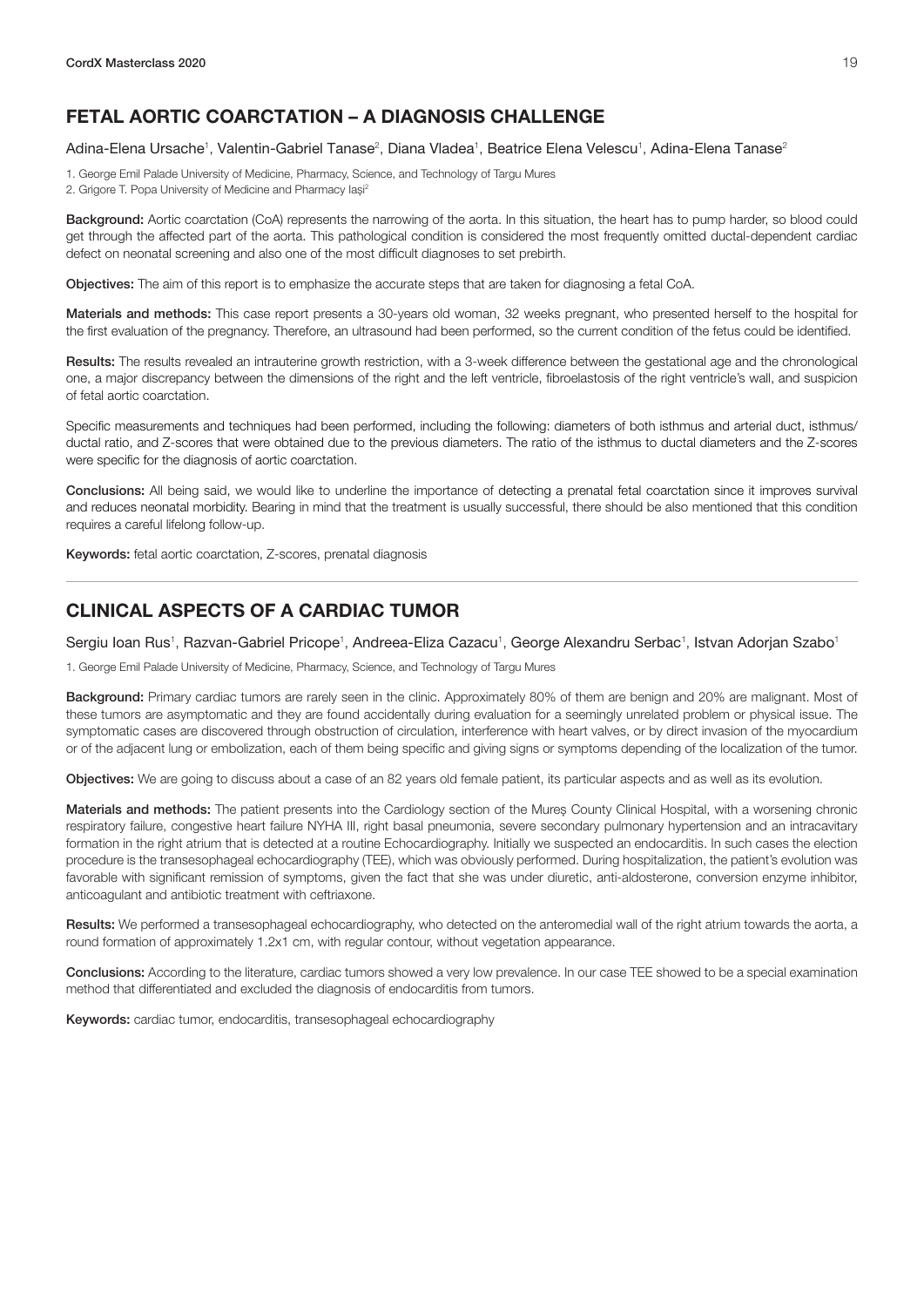#### <span id="page-21-0"></span>SUBCLAVIAN STEAL SYNDROME – CASE REPORT

#### Antonia-Lucia Comșa<sup>1</sup>, Teodor Agape<sup>1</sup>, Mădălina Georgiana Pavelescu<sup>1</sup>, Eliza Russu<sup>1</sup>, Lucian Mărginean<sup>1</sup>

1. George Emil Palade University of Medicine, Pharmacy, Science, and Technology of Targu Mures

Background: The phenomenon known as "subclavian steal" is an uncommon and frequently asymptomatic condition, secondary to a proximal subclavian lesion, which may produce a reversed flow in the ipsilateral vertebral artery. The severe narrowing of the proximal subclavian artery, mostly due to atherosclerotic plaques, leads to significant loss in the cerebral and upper limb vascularization.

Objective: To describe an appropriate therapeutic approach of a patient diagnosed with left subclavian artery occlusion associated with subclavian steal syndrome.

Material and methods: 60-year-old male patient, recently hospitalized in the vascular surgery department for left forearm and hand claudication during medium level physical activities, associated with low temperature and paresthesia of the distal limb. The angiography revealed the 18 mm occlusion of the left subclavian artery, located at 16 mm from its origin, but also a 50% focal eccentric stenosis of the right vertebral artery and flow reversal in the left vertebral artery, whose blood supply is retrograde through the right vertebral artery and left carotid artery, via posterior communicating artery. The primary diagnosis was left subclavian artery occlusion. Other findings include cerebral atherosclerosis, central vestibular syndrome, bilateral carotid atherosclerosis and other associated cardiovascular and pulmonary diseases. The procedure was performed with a balloon-expandable stent which provided a complete recanalization with improved angiographic blood flow.

Results: The evolution was favorable for the patient who maintained hemodynamic and pulmonary stability, without any complications. Symptoms improved considerably the next day after the procedure.

Conclusions: Proximal subclavian artery stenosis or occlusion may represent a trigger for subclavian steal syndrome and may cause neurological or upper limb dysfunctions. Due to the collateral circulation, the investigations often reveal the reversed flow in the ipsilateral vertebral artery. Angioplasty and stenting represent the therapy of choice that ensures a good evolution of the patient.

Keywords: subclavian steal, reversed flow, atherosclerosis, angioplasty

#### ACUTE PULMONARY EMBOLISM IN A PATIENT WITH LUNG NEOPLASIA – A CASE REPORT

Elisa Mihaela Piltu<sup>1</sup>, Codrut Oprita<sup>1</sup>, Alexandra-Elena Borla<sup>1</sup>, Ioan Andrei Tilea<sup>1</sup>, Daniel Cozlea<sup>1</sup>

1. George Emil Palade University of Medicine, Pharmacy, Science, and Technology of Targu Mures

Background: Pulmonary embolism (PE) is a pathologic condition which results from thrombotic obstruction of the pulmonary arteries and their branches. From an epidemiological point of view PE has an annual rate from 39-115 per 100 000 population according to the 2019 ESC guidelines.

Objective: We present a case of a 57 y.o. Caucasian woman, admitted for dyspnea, wheezing, tachypnoea, asthenia, fatigue and chest pain, symptoms started 3 days before. Clinical data, lab tests and multimodality imaging studies revealed an acute PE due to a procoagulant status secondary to lung neoplasia with multiple secondary disseminations.

Material and methods: From her personal history we noticed a former smoker (720 packs/year), cachexia (BMI=16,4 kg/m<sup>2</sup>), chronic obstructive pulmonary disease (COPD), ischemic cardiomyopathy and epilepsy.

Blood gas values (arterial) expose hypoxia (pO2=52,3 mmHg) associated hypercapnia (pCO2=76,1 mmHg) and a slight acidosis (pH=7,33). Plasma D-dimer test was positive. Rest EKG showed: SR, HR=82 bpm, intermediate QRS axis, and ischemic changes on the anterior wall of left ventricle – negative T-waves V2-V6. No typical EKG findings were recorded (e.g.: SIQIIITIII pattern). Angio CT pulmonary angiogram (CTPA) shows a mass filling defect that affects the right middle lobe. An extensive inhomogeneous mass in the right inferior lobe and partly in the middle lobe with cystic and necrotic areas which surround the inferior vena cava. Similar structures are also found in the right diaphragmatic pillar (22/47 mm) and next to the cardiac apex (18/19 mm).

Results: CTPA establishes the diagnosis of PE and highlights the neoplastic extension. Considering PEPSI score (8.9%) the patient has a high risk of mortality. Supportive measures and long-term anticoagulation with adjusted doses of LWMH, close monitoring was considered.

Conclusions: Pulmonary embolism is one of the most unexpected and deadly complications that can occur especially to patients at risk. An individualized approach in front of a patient with multiple comorbidities must be performed.

Keywords: Pulmonary embolism, dyspnea, neoplasia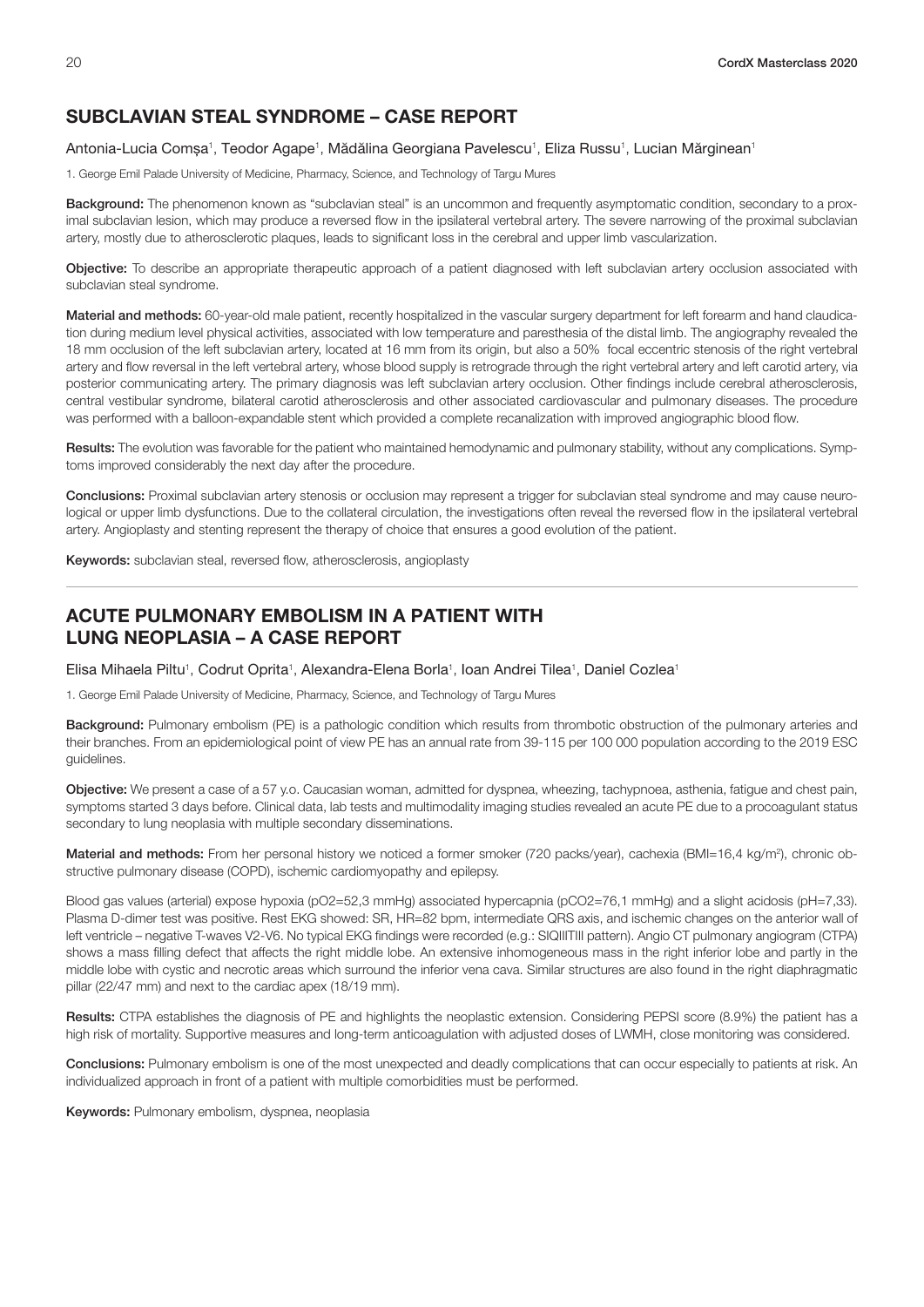# <span id="page-22-0"></span>INFECTED RUPTURED RIGHT COMMON FEMORAL ANEURYSM AS A MANIFESTATION OF ALPORT SYNDROME – CASE REPORT

#### loan-Octavian Fanea<sup>1</sup>, Vasile Adrian Mureșan<sup>1</sup>, Reka Kaller<sup>1</sup>

1. George Emil Palade University of Medicine, Pharmacy, Science, and Technology of Targu Mures

Background: Alport syndrome is a rare genetic disorder that causes a defect in type IV collagen, a fundamental component of basement membranes, being mainly characterized by progressive kidney disease, hearing loss and eye abnormalities. Additional symptoms may occur in certain individuals. Several cases of intracranial, aortic and arteriovenous fistulas (AVFs) aneurysms were reported.

Objective: The purpose of this work is to present a successfully treated case of an infected ruptured aneurysm of the right common femoral artery.

Material and methods: A 51-year-old female patient, known with Alport syndrome, hearing impairment, end stage chronic kidney disease reliant on hemodialysis on a left radio-cephalic AVF with a pseudoaneurysm, anemia and severe arterial hypertension, presented with poor general condition, high temperature, a pulsating right inguinal swelling and right thigh paresthesia. The intraoperative diagnosis revealed an infected ruptured right common femoral aneurysm.

Results: The procedure consisted of a femoro-femoral bypass using a reversed saphenous vein graft. In the following 1 and a half months the patient underwent another 3 operative interventions for hemorrhage control, the last one having an uneventful outcome. During the second admission to the clinic the patient also presented a substantial growth of the pseudoaneurysm of the left radio-cephalic AVF, which needed to be closed and replaced by a brachiocephalic one for future hemodialysis.

Conclusions: The particularity of the case consists of the infection of the aneurysm, which greatly increased the complexity of the therapeutic procedure, but more importantly, it is represented by the association between the right common femoral aneurysm and the Alport syndrome, to our knowledge, this being the first reported case.

Keywords: right common femoral aneurysm, Alport syndrome, left radio-cephalic AVF, hemodialysis

#### PERIPHERAL ARTERY DISEASE IN PATIENTS WITH COMORBIDITIES

#### Narcis-Florin Ungureanu<sup>1</sup>, Adriana Mocian<sup>1</sup>, Adrian Mureșan<sup>1</sup>, Tania Bianca Ungur<sup>1</sup>, Eliza Russu<sup>1</sup>

1. George Emil Palade University of Medicine, Pharmacy, Science, and Technology of Targu Mures

Background: Peripheral artery disease (PAD) is a common artery disease defined as atherosclerotic occlusive disease of lower extremities. PAD is associated with increased risk of lower extremity amputation because of narrowed arteries and is also a marker for atherothrombosis in cardiovascular, cerebrovascular and renovascular beds. Patients with PAD therefore have an increased risk of myocardial infarction, stroke and sudden death.

Objective: The objective of this paper is to point that the presence of diabetes mellitus greatly increases the risk of PAD, as well as accelerates its course, making these patients more susceptible to ischemic events and other comorbidities compared to patients without diabetes.

Material and methods: An 82-year-old patient emerges in January, 2019, accusing nausea, vomiting, diffuse abdominal pain, started 5 hours before hospitalization, known for a history of hypertension and diabetes. Clinical signs associated with non-invasive investigations: EKG, cardiac necrosis enzymes advocate for the diagnosis of acute non-STEMI myocardial infarction, followed by coronarography without momentary indication of revascularization. The patient returns for periodic control in February, without subjective accusations.

In September, the patient was admitted urgently accusing pain in the lower left limb 7/10, being known in the history of thrombotic microangiopathy, type 2 unbalanced diabetes associated with renal and vascular complications, essential HTA, old myocardial infarction, dyslipidemia. AngioCt, hemolithogram, nephrology, cardiologist and diabetes consult.

Results: Regarding the investigations and clinical signs, the patient is diagnosed with gangrene and thrombotic angiopathy. The right halo is disarticulated, followed by endarterectomy at the superficial femoral artery and the right popliteal artery.

Conclusion: In patients with peripheral arterial disease (PAD), diabetic patients in association with other comorbidities have worse arterial disease and a poorer outcome than nondiabetic patients. Many patients with critical ischaemia are elderly, affected by multiple co-morbidities and at high operative risk.

Keywords: peripheral artery disease, endarterectomy, thrombotic angiopaty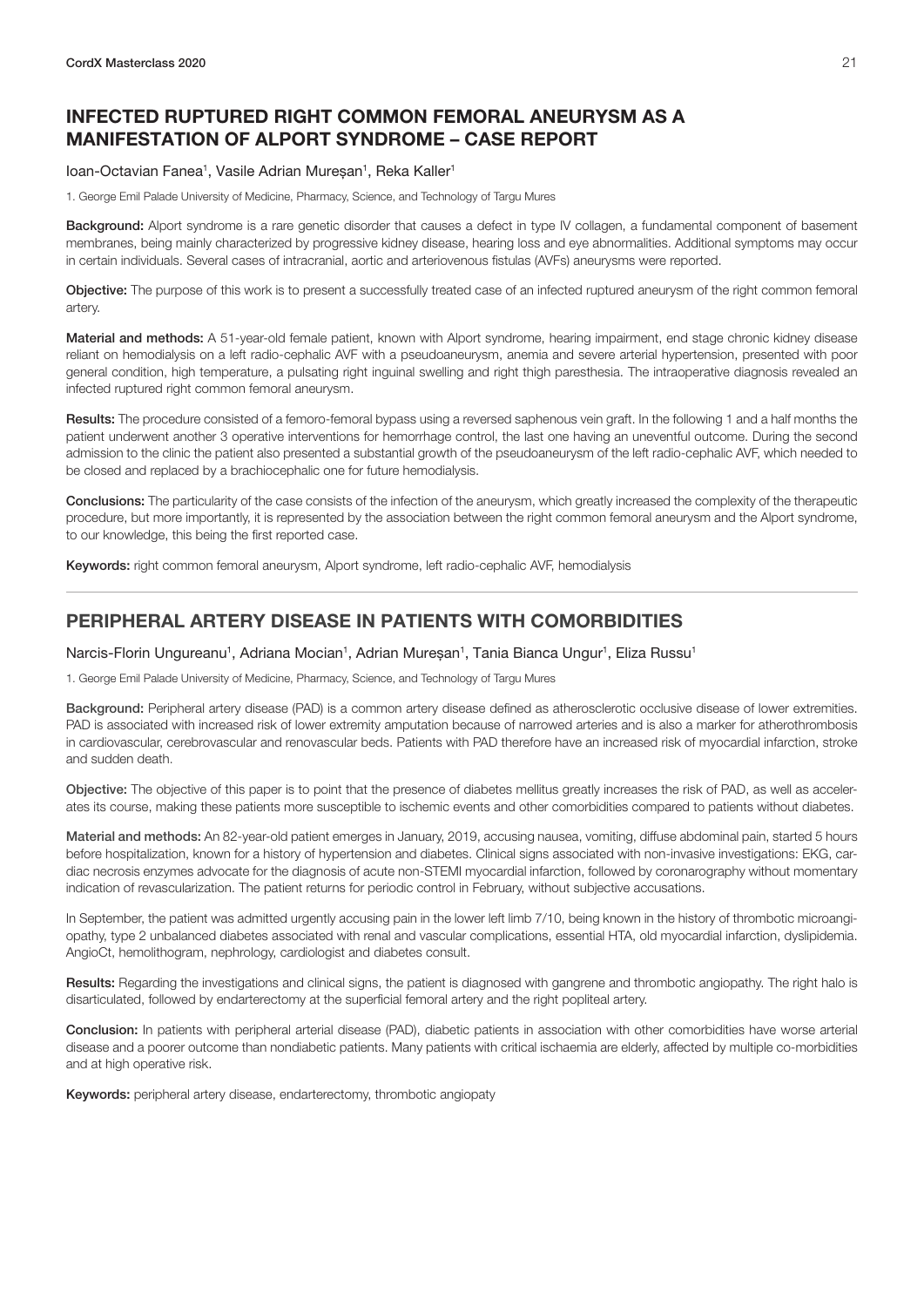# <span id="page-23-0"></span>NON-REENTRANT AVN TACHYCARDIA: DIFFERENTIAL DIAGNOSIS

#### Andrea Alexandru<sup>1</sup>, Zoltán Salló<sup>2</sup>

1. George Emil Palade University of Medicine, Pharmacy, Science, and Technology of Targu Mures 2. The Heart and Vascular Center of Semmelweis University<sup>2</sup>

Background: The non-reentrant AVN tachycardia is a rare form of tachycardia, which is characterized by a single atrial impulse that gives rise to two ventricular depolarizations, this is because, the sinus beat run simultaneously over the fast and slow pathways. This is a relatively rare arrhythmia, which is not covered by the current guidelines, it may occur more often than we thought.

Objectives: We review the current literature and present the reported initial mistaken diagnosis.

Materials and methods: We searched the abstract, which was accessible on PubMed, between 1990.01.01 and 2019.01.01. We used these keywords: DAVNNT, non-reentrant tachycardia, non-reentrant AV nodal tachycardia, double fire. We included case reports published in English. We found a total of 51 published cases. The mean patient age was 46 years, with regular distribution between male and female gender. The most prevalent clinical presentation was palpitations and dyspnea (90%), but one patient did not report any symptoms, this was observed during routine monitoring of his ECG. Initially, most patients had multiple misdiagnosis, until they got the correct diagnosis (85%). In these cases, the most common incorrect diagnosis was non-specific atrial fibrillation (45%) and supraventricular tachycardia (30%), other differential diagnoses that mimic a DAVNNT was rare. The slow AV nodal pathway ablation is treatment with immediate success (95%).

Results: Patients diagnosed with DAVNNT initially presented with various symptoms, which had been mistaken as atrial fibrillation or supraventricular tachycardia.

Conclusions: This rare phenomenon seems to be more common than previously thought, but curative treatment exist, this is the slow pathway catheter ablation.

Keywords: DAVNNT, non-reentrant AVN tachycardia, arrhythmia

#### PATENT DUCTUS ARTERIOSUS IN ADULT

#### Ana-Cosmina Vodă<sup>1</sup>, Alexandra Maria Văduva<sup>1</sup>, Marius Harpa<sup>1</sup>

1. George Emil Palade University of Medicine, Pharmacy, Science, and Technology of Targu Mures

Background: Patent ductus arteriosus (PDA) is a medical condition in which the ductus arteriosus fails to close after birth. Because most patients with PDA are diagnosed and treated when they are infants, this is a relatively rare congenital heart defect among adults.

Objective: We expose the complexity of the surgical procedure in an adult with PDA.

Material and methods: We present a 30 y.o. female with PDA, whose diagnosis was confirmed by echocardiography. The patient presented with symptoms as dyspnea and fatigue. Following cardiac catheterization, the patient presents with mild pulmonary hypertension, with increased pulmonary vascular resistance, but non-prohibitive. Surgery must be performed before the pulmonary circulation is overloaded leading to irreversible pulmonary hypertension. Considering the age at which the diagnosis of PDA was confirmed, the surgery requires certain precautions due to the histological structure of the ductus. Thus, Cardiopulmonary bypass is established and also deep hypothermia gradually to 22 degrees C. Incision is made at the level of the trunk of the pulmonary artery, taking into account the left to right shunt through the PDA. The patent ductus arteriosus with a diameter of 1 cm and length of 2 cm is dissected and highlighted. PDA is cut and sutured, this maneuver is performed by deep hypothermic circulatory arrest. After all the procedures, the suture of the pulmonary artery, unclamping of the aorta, reperfusion of the myocardium, reheating is performed.

Results: The postoperative evolution was favorable, the patient being discharged after five days.

Conclusion: Due to the fact that this condition was detected so late, the correction procedure required more complicated maneuvers, than correction shortly after birth that could also be performed by medication.

Keywords: PDA, Cardiac catheterization, reperfusion, shunt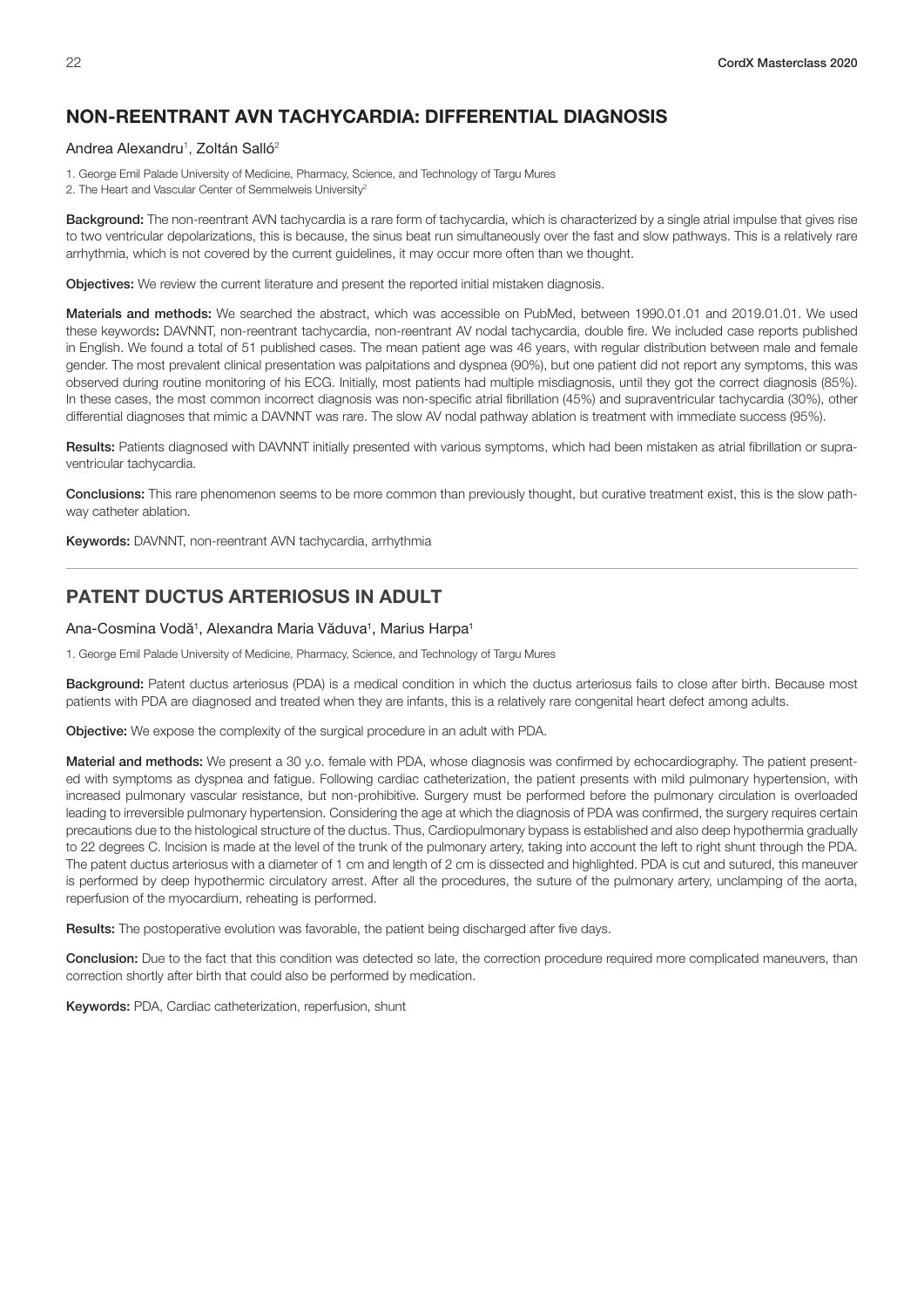# <span id="page-24-0"></span>AORTO-BIFEMORAL BYPASS AND PERCUTANEOUS TRANSLUMINAL ANGIOPLASTY IN CASE OF LERICHE SYNDROME

#### Mădălina-Georgiana Pavelescu<sup>1</sup>, Alexandru Ionescu<sup>1</sup>, Alexandra Borla<sup>1</sup>, Antonia-Lucia Comșa<sup>1</sup>, Eliza Russu<sup>1</sup>

1. George Emil Palade University of Medicine, Pharmacy, Science, and Technology of Targu Mures

Background: Leriche Syndrome, also commonly referred to as aortoiliac occlusive disease is determined by arterial insufficiency, secondary to the accumulation of atheromatous plaques. As clinical signs, we can identify intermittent claudication, impotency and very low to absent pulse in the femoral artery.

Objective: The purpose of this presentation is to emphasize the importance of symptomatology in the presence of risk factors when it comes to an appropriate therapeutic behavior and also to highlight the chosen interventional technique.

Material and methods: We are presenting the case of a 56 years old woman, which came to the Vascular Surgery Department with the following symptoms: intermittent claudication in the lower limbs and instable angina, to which we can associate risk factors as: obesity, and essential hypertension. The laboratory tests show a high level of total cholesterol and high LDH, frequently associated with atherosclerosis. The levels of creatinine and urea are also raised and can imply a renal disfunction. The abdominal CT scan signals atheromatous plaques at the emergence of the left renal artery and abdominal aortic occlusion in the distal segment and the common iliac artery. Angiocoronarography revealed an atheroma in the second segment of the anterior descending branch. The elected diagnosis is Leriche Syndrome, and as a result there was performed an exploratory laparotomy, abdominal aorta and bilateral femoral arteries adhesiolysis, and Aorto-bifemoral By-pass with a Gore-Tex Graft.

Results: The postoperative evolution was favorable, with resuming of intestinal transit and physiological micturition. The surgical wound is healing without pathological secretions and the restoration of blood flow in the aorto-bifemoral by-pass.

Conclusion: Often, patients with arterial occlusive disease are asymptomatic. Therefore, it is important to consider the most important risk factors associated with paraclinical examinations like angiocoronarography and angioCT.

Keywords: Leriche, atherosclerosis, claudication, cholesterol

# REPAIR OF INFRARENAL ABDOMINAL AORTIC ANEURYSM WITH AN AORTOBIFEMORAL BYPASS GRAFT

loan David Pop<sup>1</sup>, Raluca Ionela Truta<sup>1</sup>, Sergiu Ioan Rus<sup>1</sup>, Cedric Kwizera<sup>1</sup>, Vasile Adrian Muresan<sup>1</sup>

1. George Emil Palade University of Medicine, Pharmacy, Science, and Technology of Targu Mures

Background: An aortic aneurysm is a dilatation larger than 3 cm, resulted from a loss of elastic lamina and smooth muscle cells. If left untreated, the arterial wall weakens and progressively dilates until rupture, which causes a massive bleeding associated with high mortality rates.

Objective: We present the case of a man that suffers from infrarenal abdominal aortic aneurysm (AAA) with parietal thrombosis and no signs of active bleeding, who undergoes aortobifemoral bypass (AFB) surgery. After AFB the patient develops hemoperitoneum, hemoretroperitoneum and right ureteral stenosis by hematoma compression for which he undergoes another surgery.

Material and methods: A 63 years old male patient was admitted in the emergency room in poor general condition, presenting a 3 day long lower left back pain irradiating in the abdominal region, abdominal distension and tenderness, confirmed by CTA as infrarenal AAA of 13/8 cm diameter, extended on both common iliac arteries.

Results: After an adequate preoperative preparation, under GA and OTI, the following procedures were done: exploratory laparotomy, discovery of the infrarenal AAA, systemic heparinization, aortic and iliac clamping, longitudinal arteriotomy, endoaneurysmorraphy, bilateral tunnelisation, AFB with 16/8 mm Dacron prosthesis, iliac blunt suture, closure of the retroperitoneal space after declamping and hemostasis, drainage, laparorraphy, skin suture, bandage. After the surgery the patient develops a diffuse hemorrhage which required a multidisciplinary approach.

Conclusions: Treatment options for the repair of infrarenal AAA are open surgical repair (OSR) and endovascular aneurysm repair (EVAR). Currently, EVAR is the primary treatment method for the repair of infrarenal AAA due to improved short-term morbidity and mortality outcomes. The particularity of this case consists in two facts: the patient's aorto-iliac anatomy doesn't allow the EVAR, so OSR is performed, as well as the multidisciplinary approach of the complications resulted.

Keywords: abdominal aortic aneurysm, aortobifemural bypass, EVAR, OSR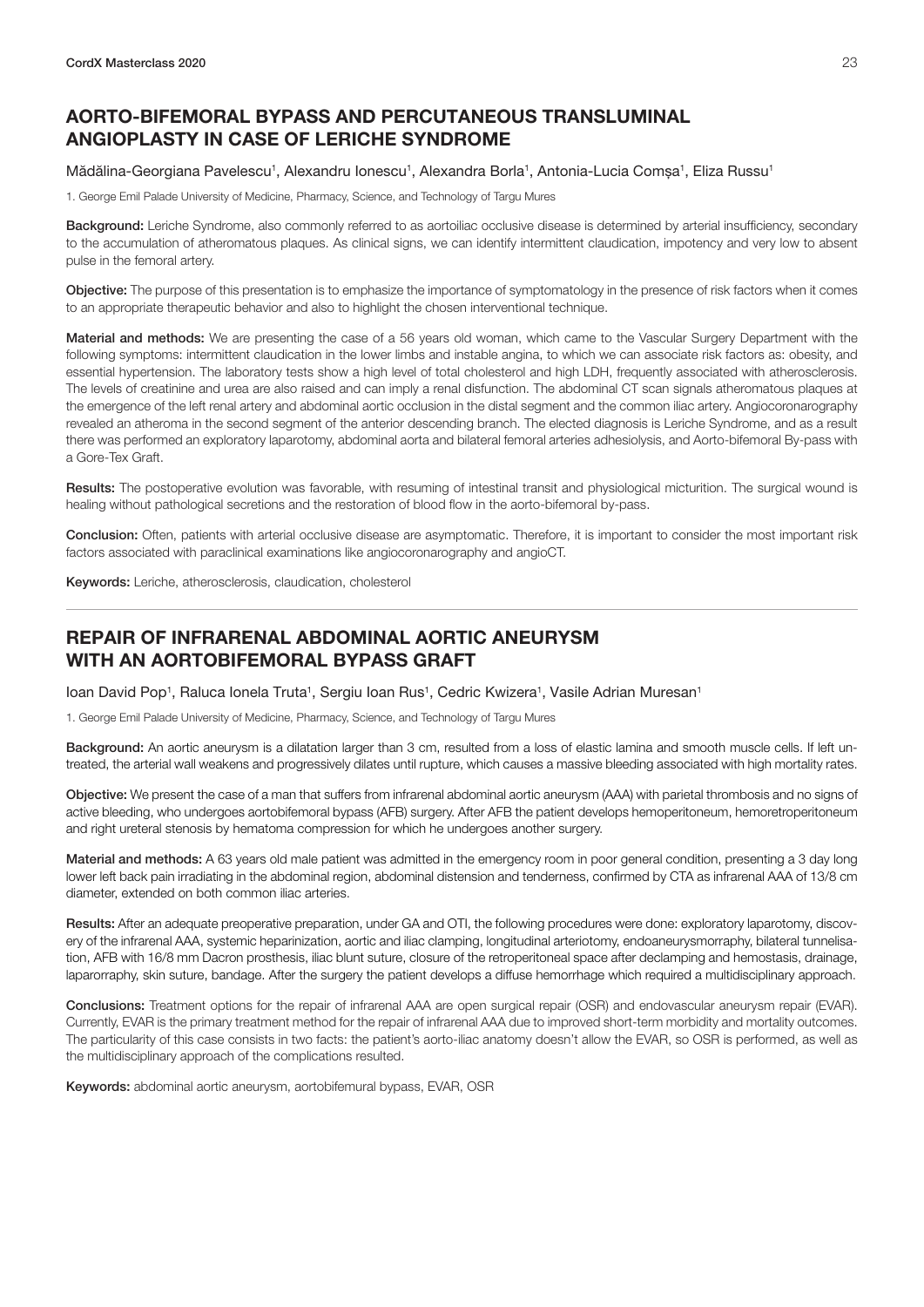#### <span id="page-25-0"></span>RUTHENIUM COMPLEXES WITH POTENTIAL VASODILATING ACTION

#### lulia Andreea Ciobanu<sup>1</sup>, Antonia-Lucia Comșa<sup>1</sup>, Roberta Jeane Bezerra Jorge<sup>1</sup>, Natalia Cavalcante Barbosa Lima<sup>1</sup>

1. George Emil Palade University of Medicine, Pharmacy, Science, and Technology of Targu Mures

Background: Arterial hypertension is a multifactorial comorbidity responsible for causing lesions in several organs. Although there are several treatments for blood pressure, there is still no treatment that can be considered ideal, requiring a constant search for new alternatives. Ruthenium complexes are potential NO donors, being able to promote relaxation of the vascular musculature. Due to the usage limitations of other vasodilators, it resulted a greater development of metallo-complexes that were more stable offering a greater bioavailability of NO, also promoting a better antihypertensive-effect.

Objective: The evaluation of the ruthenium complex FOR811A efficacy and potential like a hypotensive agent. The assessment of the complex effects on normotensive rats' cardiac system.

Material and methods: The mice are anesthetized with Cetamine® and Xilazine® that were administrated by intraperitoneal route. It is positioned on a heated surgical table keeping the temperature at 37 °C, then a catheter is introduced in the left ventricle to measure the intraventricular pressure and volume. Moreover, another catheter is inserted in the inferior Cava Vein, so that the drugs can be injected. The catheters are connected to the PowerLab system to process the signals and results.

Results: In the preliminary studies with FOR811A, a metallo-complex, showed a potent vasodilator action, even with usage of some blockers. FOR811A preparations pretreated with a blocker, showed only a slight reduction in concentration-dependent power in those of the compound that contained NO, with these results is possible to affirm that FOR811A has a strong involvement with NO donors.

Conclusion: FOR811A - have actions on the NO-sGC-cGMP pathways and also on potassium channels, evidenced by subsequent in-vitro and in-silico tests. This research, being a pioneer in metallic-complexes, is important in cardiovascular pharmacology progress. Furthermore, this study attempts to elucidate the mechanism of these compounds until the possible discovery of new drugs capable of acting in the NO pathway.

Keywords: Ruthenium-complexes, hypotensive agent, catheter

# SELECTION CRITERIA AND RESULTS IN PATIENTS WITH SEVERE AORTIC STENOSIS TREATED BY TRANSCATHETER AORTIC VALVE IMPLANTATION

Adrian Vangheli<sup>1</sup>, Elkahlout Ayman<sup>1</sup>, Voichița-Ileana Sârbu<sup>1</sup>

1. George Emil Palade University of Medicine, Pharmacy, Science, and Technology Targu Mures

**Background:** Transcatheter Aortic Valve Implantation (TAVI) gains more field in the treatment of severe symptomatic aortic stenosis, as multiple randomised clinical trials demonstrated its superiority in efficiency, safety profile and cost-effectiveness, not only in high and intermediate-risk patients, but even in low-risk population.

Objective: The aim of this study is to point out the criteria we used in patient selection for TAVI and to evaluate its results by efficiency, safety profile and mortality rates at IUBCvT Targu Mures.

Material and Methods: This is a bidirectional, observational study in which were enrolled all patients with severe aortic stenosis treated by TAVI between november 2016 – february 2020 at IUBCvT.

Restults: 57 patients (27-males, 30-females) underwent TAVI, with a mean age of 80,2 years and a mean EuroSCORE-II=4,06% (CI=3,39-4,73%). The following criteria were determinant in patient's selection: >75 years (91,2%), EuroSCORE-II≥4% (35,1%), frailty (49,1%), limited mobility (21,1%), previous cardiac surgery (8,8%), deformed/iradiated chest (8,8%), porcelain aorta(1,8%). After the procedure, the mean aortic gradient has reduced from 57,63 to 11,55 mmHg (p<0,001), number of significant aortic insufficiency dropped from 52,6% to 14% (OR=0,1616;p<0,001) and number of severe mitral regurgitation – from 26,3% to 5,3% (OR=0,1902;p=0,013). 12 patients (21,1%) have encountered early complications, most common: new-onset pacemaker – 7 (OR=9,1429, p=0,031) and stroke – 2. The 30-day all-cause mortality rate is 1,8% and at 2-years it reaches 38,9%, while the 2-years mortality rate of cardiovascular cause is only 16,7%.

Conclusions: Comparing our results to those from major trials with similar population characteristics (ex. SURTAVI Trial), we revealed similar results in terms of efficiency - significant lower gradients and a globally improved cardiac performance. In terms of safety-profile, results lower risk of new-onset pacemaker, equivalent risks of stroke, major vascular complications and 30-day mortality, while 2-years mortality rates were significantly higher, most likely because of lower life expectancy and less performant health-care system in Romania.

Keywords: aortic stenosis, TAVI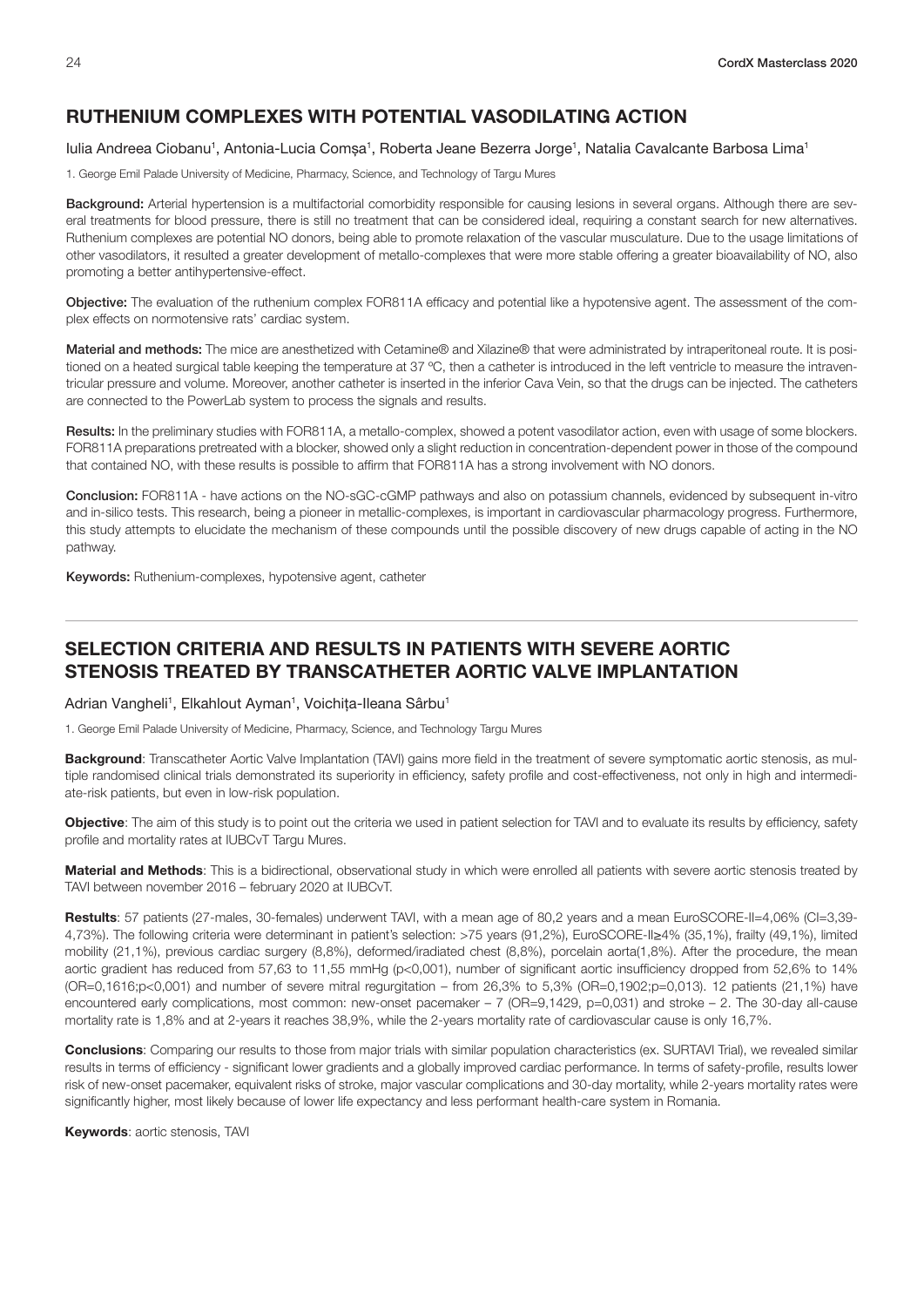#### INDEX OF AUTHORS

# A

Agape, Teodor [20](#page-21-0) Alexandru, Andrea [17](#page-18-0), [22](#page-23-0) Ambrus, Marta [13](#page-14-0) Ayman, Elkahlout 24

# B

Baciu, Marina-Raluca [5](#page-6-0) Bălău, Radu [12](#page-13-0) Benedek, Theodora [7,](#page-8-0) [12](#page-13-0) Benedetto, Umberto [13](#page-14-0) Bichescu, Marius [15](#page-16-0) Blaga, Madalina [14](#page-15-0) Blaga, Sorin Nicolae [5,](#page-6-0) [15](#page-16-0) Bojescu, George [18](#page-19-0) Borla, Alexandra-Elena [18](#page-19-0), [20,](#page-21-0) [23](#page-24-0) Buda, Elvira-Ioana [6](#page-7-0)

# C

Cadar, Ana-Elena [6](#page-7-0) Cazacu, Andreea-Eliza [19](#page-20-0) Cerghizan, Anda [9](#page-10-0) Ciobanu, Iulia Andreea [24](#page-25-0) Cismaru, Gabriel [15](#page-16-0) Coborosanu, Oana [18](#page-19-0) Coman, Iulia Veronica [7](#page-8-0) Comșa, Antonia-Lucia [20](#page-21-0), 23, [24](#page-25-0) Coporan, Diana-Maria [8](#page-9-0) Cosma, Marius-Cătălin 7, [12](#page-13-0) Cozlea, Daniel [20](#page-21-0) Cozmescu, Elena [5](#page-6-0) Crisan, Sergiu [18](#page-19-0) Criste, Antonia [8](#page-9-0) Cristescu, Roxana-Florina [8](#page-9-0)

# D

Dobai, Bernadett-Miriam [18](#page-19-0) Dobreanu, Dan [18](#page-19-0) Doros, Gabriela [16](#page-17-0) Drăgan, Maxim [8,](#page-9-0) [13](#page-14-0) Drăgan, Renata [8](#page-9-0), [13](#page-14-0)

#### F

Fanea, Ioan-Octavian [9,](#page-10-0) [21](#page-22-0) Farcas, Roxana Maria [9](#page-10-0), [10](#page-11-0) Florea, Andra Ioana [9](#page-10-0), [10](#page-11-0)

#### G

Gergely, Szabolcs [13](#page-14-0) Grancea, Iulia [5](#page-6-0)

#### H

Harpa, Marius [22](#page-23-0) Hategan, Emanuela-Gabriela [10](#page-11-0)

#### I

Iancu, Dragos-Gabriel [14](#page-15-0) Ionescu, Alexandru [23](#page-24-0) Iurea, Matei [10,](#page-11-0) [15](#page-16-0)

#### J

Jiga, Maria-Andrada [14](#page-15-0) Jorge, Roberta Jeane Bezerra [24](#page-25-0)

#### K

Kaller, Reka [21](#page-22-0) Kiss, Konrád Ottó [7](#page-8-0) Kwizera, Cedric [23](#page-24-0)

#### L

Lima, Natalia Cavalcante Barbosa [24](#page-25-0)

#### M

Mărginean, Lucian [20](#page-21-0) Marii, Cristina [10](#page-11-0) Mateescu, Denisa Maria [10](#page-11-0) Mehno, Simona-Andreea [11](#page-12-0) Mitre, Adriana [12](#page-13-0) Mocian, Adriana [21](#page-22-0) Moldovan, Maria-Irina [11](#page-12-0) Movileanu, Ionela [6](#page-7-0) Munteanu, Rares [7,](#page-8-0) [13](#page-14-0) Mureșan, Vasile Adrian [21](#page-22-0), 23 Muscalu, Ana-Maria Alexandra [12](#page-13-0) Mutu, Cosmin Constantin [11](#page-12-0)

# N

Nădășan, Valentin [7](#page-8-0) Nan, Anda-Nicoleta [7](#page-8-0), [12](#page-13-0) Nan, Andreea-Georgiana [7,](#page-8-0) [12](#page-13-0)

# O

Oaida, Mara [5](#page-6-0) Onicas, Radu-Dorin [6](#page-7-0) Oprita, Codrut [20](#page-21-0)

# P

Pavelescu, Mădălina-Georgiana 18, 20, [23](#page-24-0) Pepa, Miruna [6](#page-7-0) Pescariu, Sorin [8](#page-9-0) Piltu, Elisa Mihaela [20](#page-21-0) Pop, Dana [5](#page-6-0) Pop, Ioan David [14,](#page-15-0) [23](#page-24-0) Pop, Marian [9](#page-10-0), [10](#page-11-0) Pricope, Razvan-Gabriel [19](#page-20-0)

# R

Rus, Sergiu Ioan [19,](#page-20-0) [23](#page-24-0) Russu, Eliza [20,](#page-21-0) [21](#page-22-0), [23](#page-24-0)

# S

Salló, Zoltán [17,](#page-18-0) [22](#page-23-0) Sântean, Claudiu Ionuț [12](#page-13-0) Sârbu, Voichița-Ileana 24 Serbac, George Alexandru [19](#page-20-0) Shituni, Thanas [12](#page-13-0) Sinha, Shubhra [13](#page-14-0) Solomon, Bogdan [11](#page-12-0) Șoșdean, Raluca [8](#page-9-0) Stan, Alexandru Antoniu [17](#page-18-0) Suciu, Andreea-Bianca [8,](#page-9-0) [13](#page-14-0) Suciu, Horatiu [17](#page-18-0) Șulea, Cristina [7](#page-8-0) Szabo, Istvan Adorjan [19](#page-20-0)

#### T

Tanase, Adina-Elena [15](#page-16-0), [19](#page-20-0)